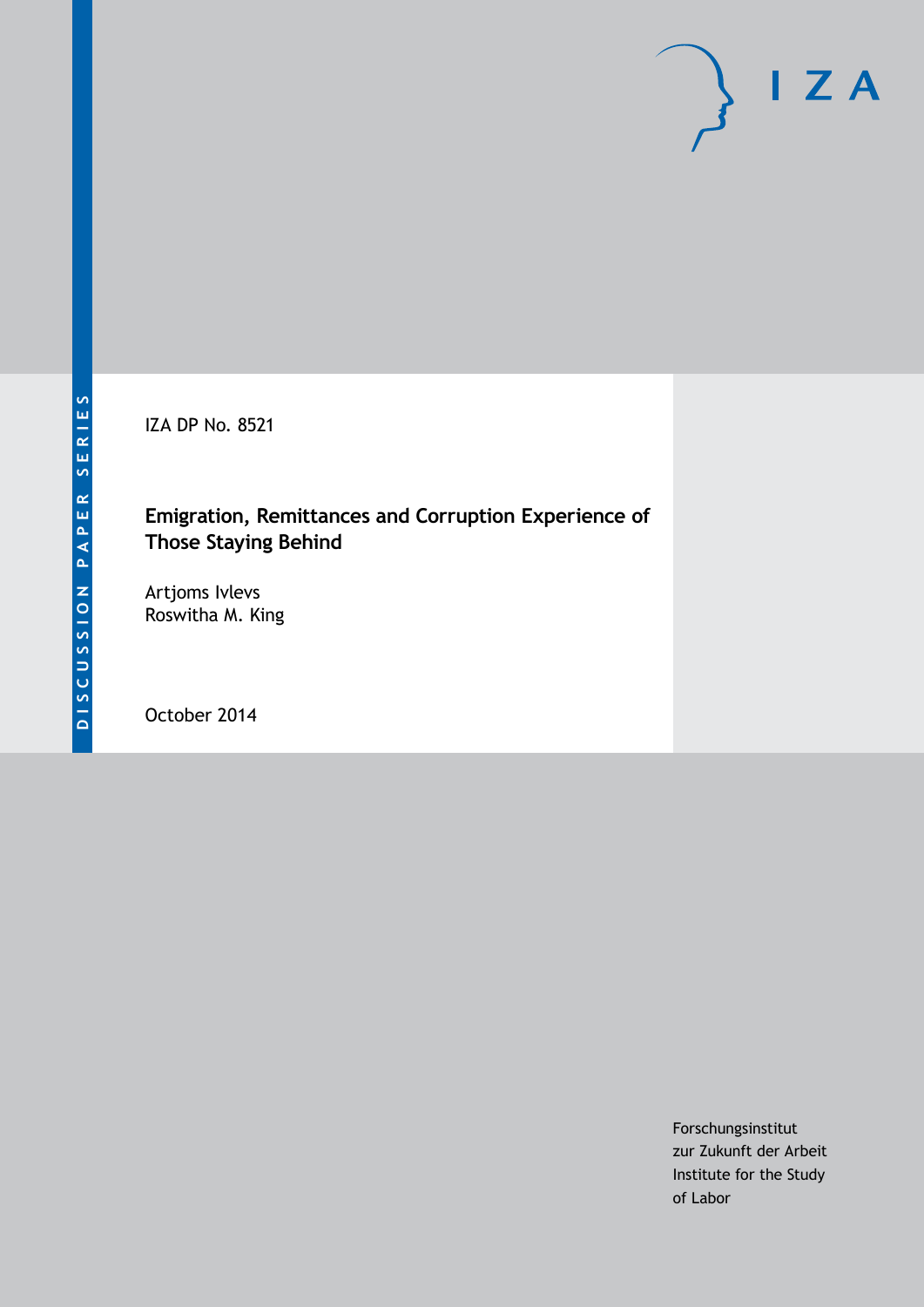# **Emigration, Remittances and Corruption Experience of Those Staying Behind**

### **Artjoms Ivlevs**

*Bristol Business School - UWE, University of Nottingham (GEP), Aix-Marseille School of Economics (DEFI), University of Latvia (CETS) and IZA*

### **Roswitha M. King**

*Østfold University College and University of Latvia (CETS)*

Discussion Paper No. 8521 October 2014

IZA

P.O. Box 7240 53072 Bonn Germany

Phone: +49-228-3894-0 Fax: +49-228-3894-180 E-mail: [iza@iza.org](mailto:iza@iza.org)

Any opinions expressed here are those of the author(s) and not those of IZA. Research published in this series may include views on policy, but the institute itself takes no institutional policy positions. The IZA research network is committed to the IZA Guiding Principles of Research Integrity.

The Institute for the Study of Labor (IZA) in Bonn is a local and virtual international research center and a place of communication between science, politics and business. IZA is an independent nonprofit organization supported by Deutsche Post Foundation. The center is associated with the University of Bonn and offers a stimulating research environment through its international network, workshops and conferences, data service, project support, research visits and doctoral program. IZA engages in (i) original and internationally competitive research in all fields of labor economics, (ii) development of policy concepts, and (iii) dissemination of research results and concepts to the interested public.

<span id="page-1-0"></span>IZA Discussion Papers often represent preliminary work and are circulated to encourage discussion. Citation of such a paper should account for its provisional character. A revised version may be available directly from the author.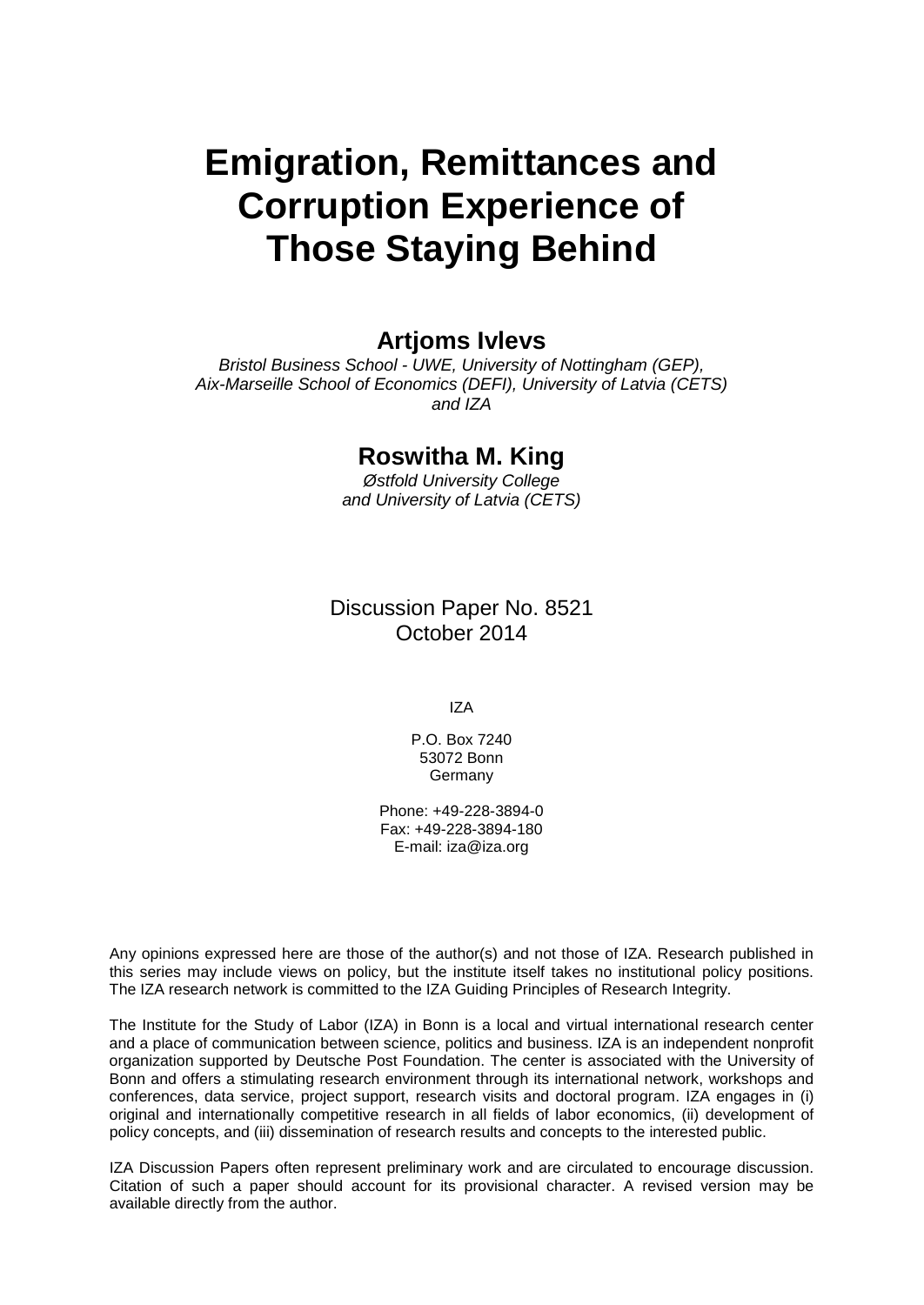IZA Discussion Paper No. 8521 October 2014

# **ABSTRACT**

# **Emigration, Remittances and Corruption Experience of Those Staying Behind[\\*](#page-1-0)**

We examine the effects of emigration and remittances on the corruption experience of migrant household members staying in the countries of origin. We hypothesize that the effects of emigration on corruption can be both positive (via migrant value transfer) and negative (via misuse of monetary remittances). Using Gallup Balkan Monitor survey data in instrumental variable analysis, we find that migrant households are more likely to face bribe situations and be asked for bribes by public officials. At the same time, having relatives abroad reduces the probability of actually paying a bribe. This beneficial effect is offset by receiving monetary remittances.

JEL Classification: F22, F24, D73

Keywords: emigration, corruption, institutions, diaspora externalities, Western Balkans

Corresponding author:

Artjoms Ivlevs Department of Accounting, Economics and Finance Bristol Business School University of the West of England Bristol BS16 1QY United Kingdom E-mail: [a.ivlevs@uwe.ac.uk](mailto:a.ivlevs@uwe.ac.uk)

We thank Ulf Brunnbauer, Richard Frensch, Chris Parsons, Audrey Lenoel, Anda David, as well as seminar and conference participants in Oxford, Milan, Bristol, Regensburg, Paris and Vila-Real for many helpful comments and suggestions. This project has greatly benefitted from financial support of the Østfold University College and a research visit to the Institute for East and Southeast European Studies (Regensburg).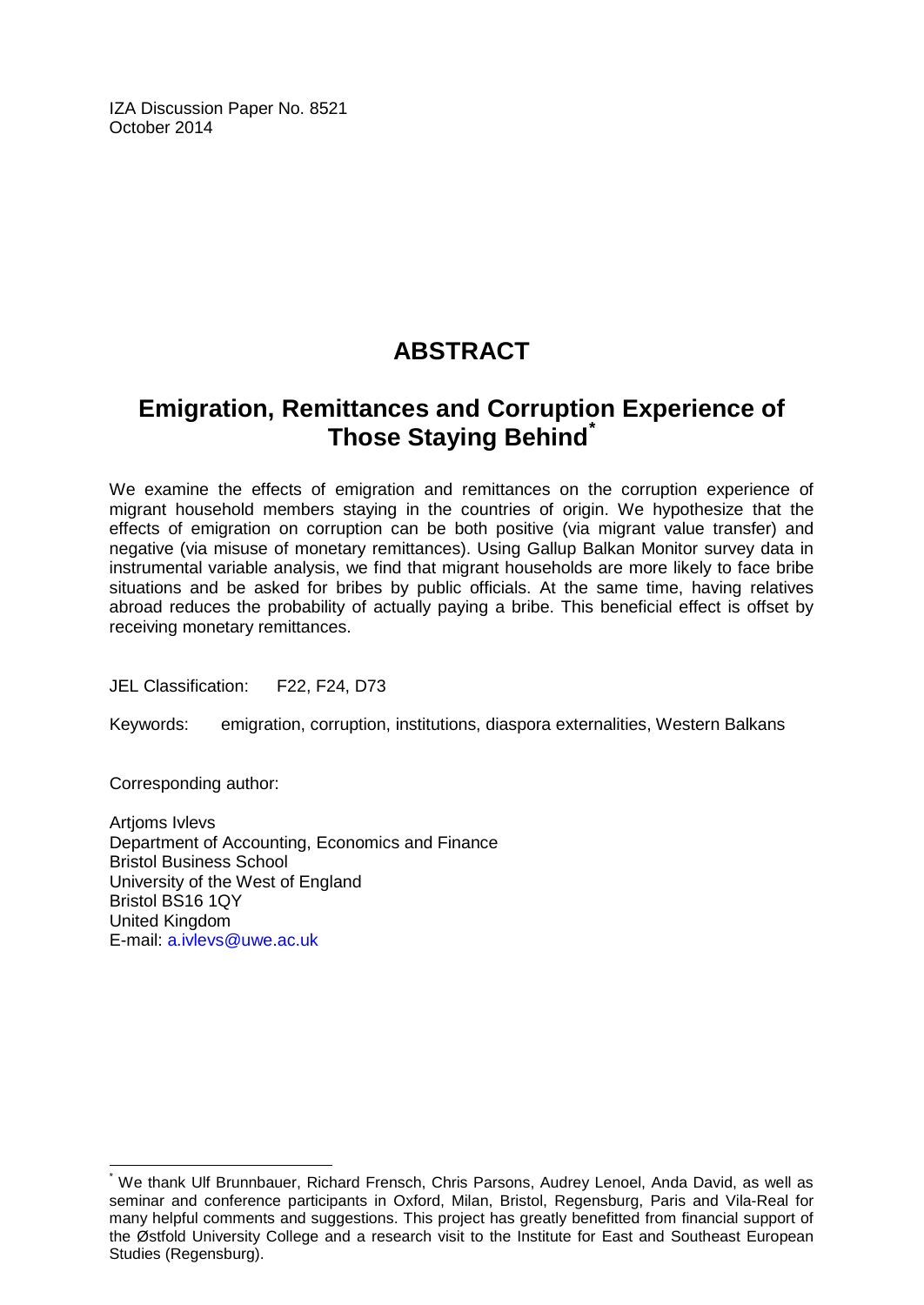#### **Introduction**

In the literature on migration, the effect of emigration on the country of origin is among the central themes. Within this strand of literature, the effect of monetary remittances on recipient countries, communities and households has received considerable attention. [1](#page-9-0) Money, however, is not the only thing that is remitted by emigrants. Remittances of ideas, institutional arrangements, norms and attitudes have, arguably, even more far-reaching effects on migrants' countries of origin. Emigration experience changes people as they absorb and internalise behavioural norms, value judgements and institutional arrangements in their attempts to prosper in the host country. Through correspondence, visits and return migration emigrants transmit these intangibles, exerting considerable influence on home country processes, aided by their status of role models (Levitt, 1998; Levitt, 2001). Transmissions of these kinds of intangibles can be, collectively, referred to as either non-monetary – social, political, institutional – remittances, or diaspora externalities.

This paper explores whether, and if so, how the value system absorbed by migrants in their host country affects the incidence of corruption among the migrant's relatives in the country of origin. Several distinct and potentially conflicting channels of influence can be distinguished. On the one hand, migrants who work in a country with lower prevalence of corruption, compared with the country of origin, may transfer good practice from the host to the home country (*value effect*). On the other hand, the relatives of current migrants and, in particular, recipients of monetary remittances may have relatively larger financial resources and be more willing and able to pay a bribe – for example, a bribe to public officials in order to get a high-quality public service quickly (*monetary effect)*. In addition, remittance recipients may be a prime extortion target for corruption-prone public officials – again, because of the larger financial resources that people with migration connections are often associated with. Such monetary channels will, arguably, result in a detrimental impact of migration on the incidence of corruption.

We investigate the interplay of these potentially conflicting influences of migration on corruption, seeking to establish causal effects from migration to home country corruption at the household level. Our empirical analysis focuses on the six successor states of former Yugoslavia. Migration and remittances have been defining features of the region, and its

<span id="page-3-0"></span> $1$  See, for example, Yang (2011) for an overview.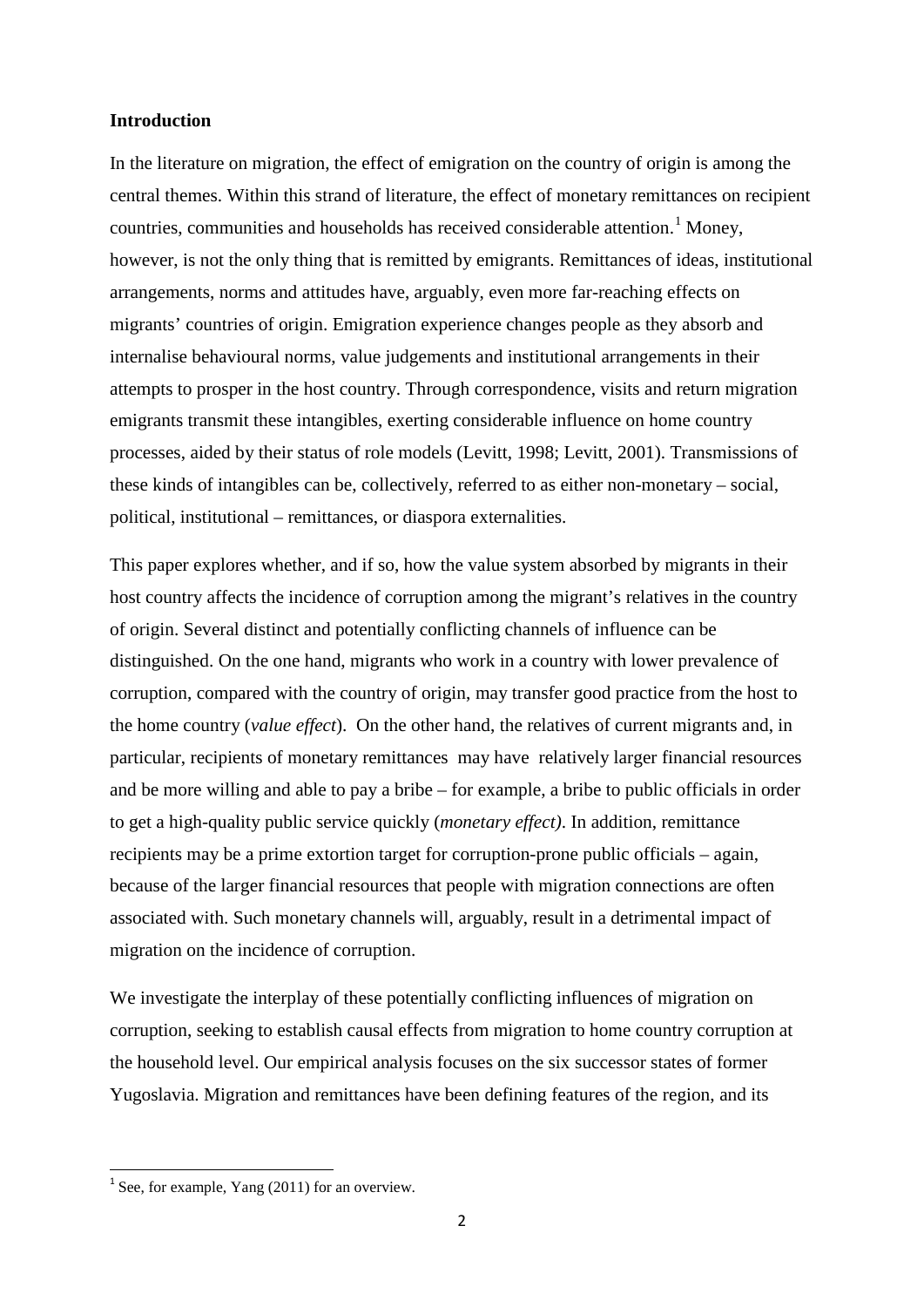countries are known to have some of the worst corruption profiles in Europe – making the region well suited for our analysis.

The main challenge in establishing causal effects from migration to corruption is the potential endogeneity of emigration decisions. It could be due to reverse causality, as people might emigrate with an intent of accumulating resources toward engaging in corruption in the home country at a later stage (e.g. paying a doctor for a major surgery or accelerating the licencing process when starting a new business). The very process of preparation for emigration can make people more prone to corruption to secure speedy delivery of passport, visa, certificate of health etc. In addition, there may exist unobserved characteristics of people (and/or households) that are correlated with both the willingness to migrate and the propensity to bribe public officials.

To deal with endogeneity we instrument current migration with historical municipality-level migration rates. During the 1960s and 1970s, Yugoslavia (alongside Turkey, Italy, Spain, Portugal and Greece) actively participated in the guest-worker migration programs with the wealthier countries of Europe, North America and Australia. Information on the scope and composition of these migration flows is available at the municipality level, and we use it to predict the probability that a household, in 2010 and 2011, had a family member abroad. As our dataset allows us to distinguish between households that receive monetary remittances and those that do not, we can construct a more refined picture of the effects of migration on corruption experience.

Our instrumental variable analysis shows that having relatives abroad (regardless of whether, or not, they send monetary remittances back home) increases the probability of facing a bribe situation and the probability of being asked for a bribe by public officials, but reduces the probability of having actually paid a bribe. Given that most migrants from the region of former Yugoslavia go to industrialised countries that typically have better quality governance relative to the migrants' home country, these findings confirm the hypothesis of migrants transmitting "good practice" from host to home country. Receiving monetary remittances, however, does not have any significant effect on the probability of bribing public officials, suggesting that the monetary effect, at least partially, offsets the positive value effect.

3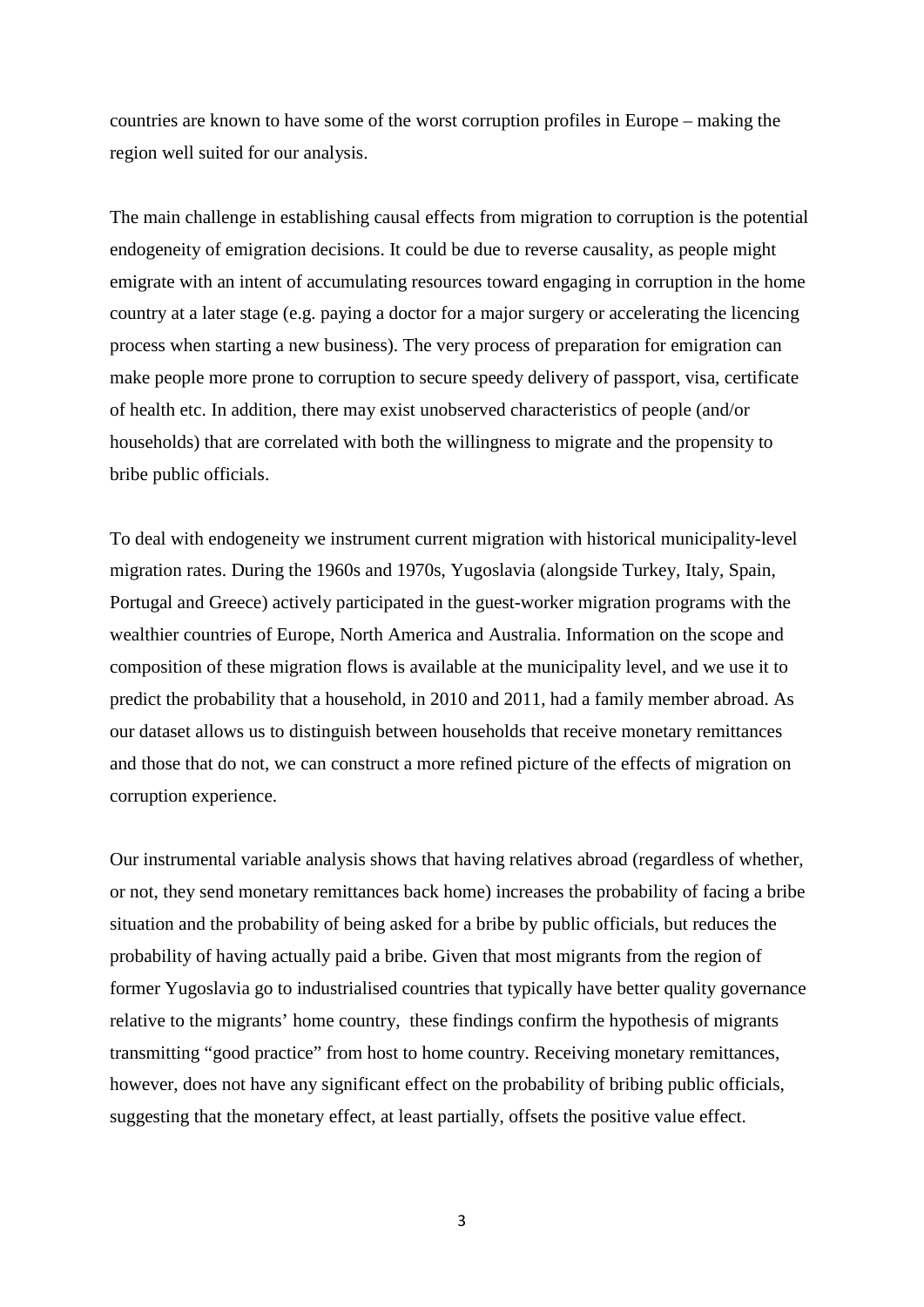This study makes several contributions to the burgeoning literature on diaspora externalities/ non-monetary remittances of migration (see, e.g., Beine and Sekkat, 2013; Bertoli and Marchetta, 2012; Beine et al., 2013; Omar Mahmoud et al., 2013; Spilimbergo, 2009; Docquier et al., 2011; Batista and Vicente, 2011; Chauvez and Mercier, 2014; Lodigiani and Salomone, 2012; Li and McHale, 2009; Pérez-Armendáriz and Crow, 2010; Pfutze, 2012; Careja and Emmenegger, 2012). First, we add to the few quantitative *household*-level studies on non-monetary remittances. As family is, arguably, the most important bridge connecting migrants with their countries of origin, we believe that it is particularly insightful to study the transmission of migrant norms, behaviours and attitudes at the household level. Second, the literature on non-monetary remittances has, to date, paid little attention to whether and how it affects the incidence of corruption. This paper offers what, to the best of our knowledge, is the first study on the effects of migration on household-level corruption experience. Finally, we use data from the Gallup Balkan Monitor survey – an underexplored, yet rich, dataset containing extensive information on household-level migration and corruption experience.

The paper proceeds as follows. Section two reviews the literature on diaspora externalities and discusses channels through which migration might affect corruption at home. Section three describes data and variables. Section four discusses estimation issues. Section five presents empirical results, followed by conclusions in section six.

#### **2. Migration, institutions and corruption: conceptual frameworks and related literature**

This paper is closely related to the rapidly developing literature on migrants' political and institutional remittances, also known as 'diaspora externalities'. At the theoretical level, several channels of influence from migration to institutions have been suggested (Omar Mahmoud et al., 2013; Li and McHale, 2009). First, following Hirschman's 'exit and voice' approach (Hirschman 1970), migration can be viewed as an 'exit' option allowing people dissatisfied with their current situation at home to leave. If migrants happen to be younger, more talented and politically active, their 'exit' will result in less pressure and 'voice' exercised over the ruling authorities. This will lead weaker institution and governance in the country of origin; corruption would thus be expected to increase with emigration.

However, migrants nowadays are increasingly unlikely to completely 'exit' their country of origin. Falling communication and transportation costs allow migrants to develop, and maintain, transnational spaces and communities, and participate in the social, economic and

4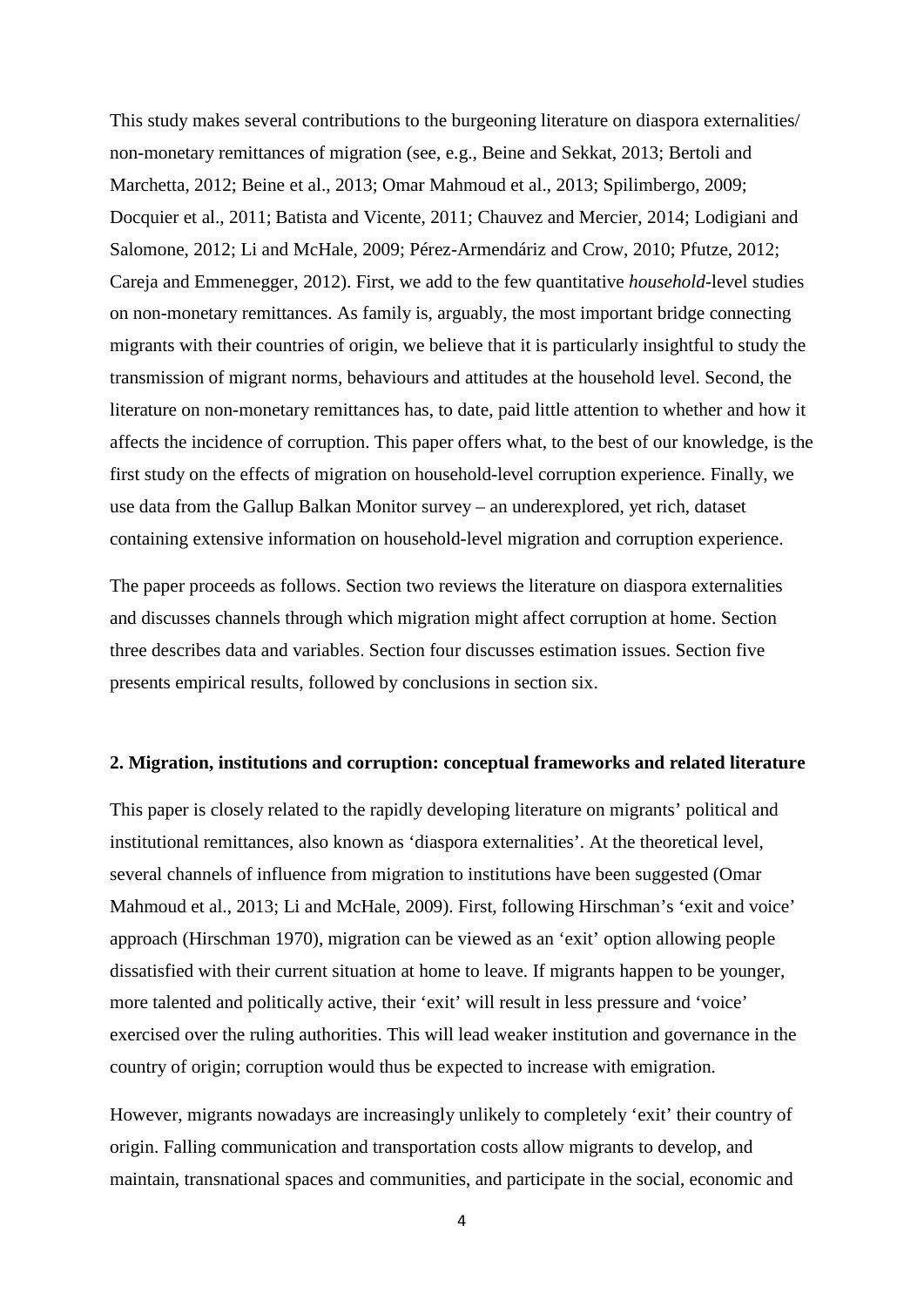political life both at home and abroad. In this context, initial migrant 'exit' can strengthen 'loyalty' – emotional attachment to the home country – and empower 'voice', encouraging migrants to directly influence political and institutional processes in their country of origin (Burgess, 2012). Hoffmann (2010) argues that the externalised 'voice' of dissatisfied citizens returns to the home country in an internationalised form and has a stronger political impact. Indeed, migrant diasporas have for a long time successfully influenced political processes in the countries of origin, at times playing major roles in processes of independence, statehood and democratic reform (Shain and Barth, 2003; Ragazzi, 2009; Hladnik, 2009; Phillips, 2012). Seen from this perspective, emigration has a potential to bring about political change, new and more efficient governance, and, as a by-product, lower levels of corruption.<sup>[2](#page-3-0)</sup>

While diasporas can influence home-country political processes intentionally and directly, migrants can also unintentionally transfer social and institutional norms and practices to their family members back home. In her seminal work, Levitt (1998) defines social remittances as "ideas, practices, identities and social capital" that migrants internalise in countries of destination and transmit to their countries of origin. Based on qualitative research conducted in Boston, US, and a village in the Dominican Republic, Levitt finds that migrants transfer notions of gender identity and intra-family responsibility, principles of community participation and norms about the work of clergy, judges and politicians. Importantly, Levitt argues that both good and bad practice can be transferred and that "messenger" characteristics are important: for example, migrants sending home monetary remittances might be more efficient in influencing social behaviour of their family members.

Several empirical studies, conducted at country, community and individual level, have sought to quantify diaspora extenalities. For example, Spilimbergo (2009) finds that the 'elite' students who acquired foreign education in a democratically governed country foster democracy in their home countries. Docquier et al. (2011) provide evidence that emigration of both high and low skilled labour to democratically governed countries raises support for democracy at home. Beine and Sekkat (2013) find that emigration, and especially high-skilled emigration, has a positive impact on several measures of institutional quality, such as

<span id="page-6-0"></span><sup>&</sup>lt;sup>2</sup> This said, the ruling authorities may be well aware of the specter of challenges to the status quo by the internationally empowered migrant 'voice' and design emigration policies accordingly. Taking an historical example, in the Kingdom of Serbs, Croats and Slovenes of the 1920s, an influential emigration policy proposal towards the pro-Bulgarian Macedonian minority (Bulgarophiles) was as follows: "If the Bulgarophiles' organization is more vigorous in America than here, it is better to keep them at home and vice versa" (Miletic, 2008, p. 110).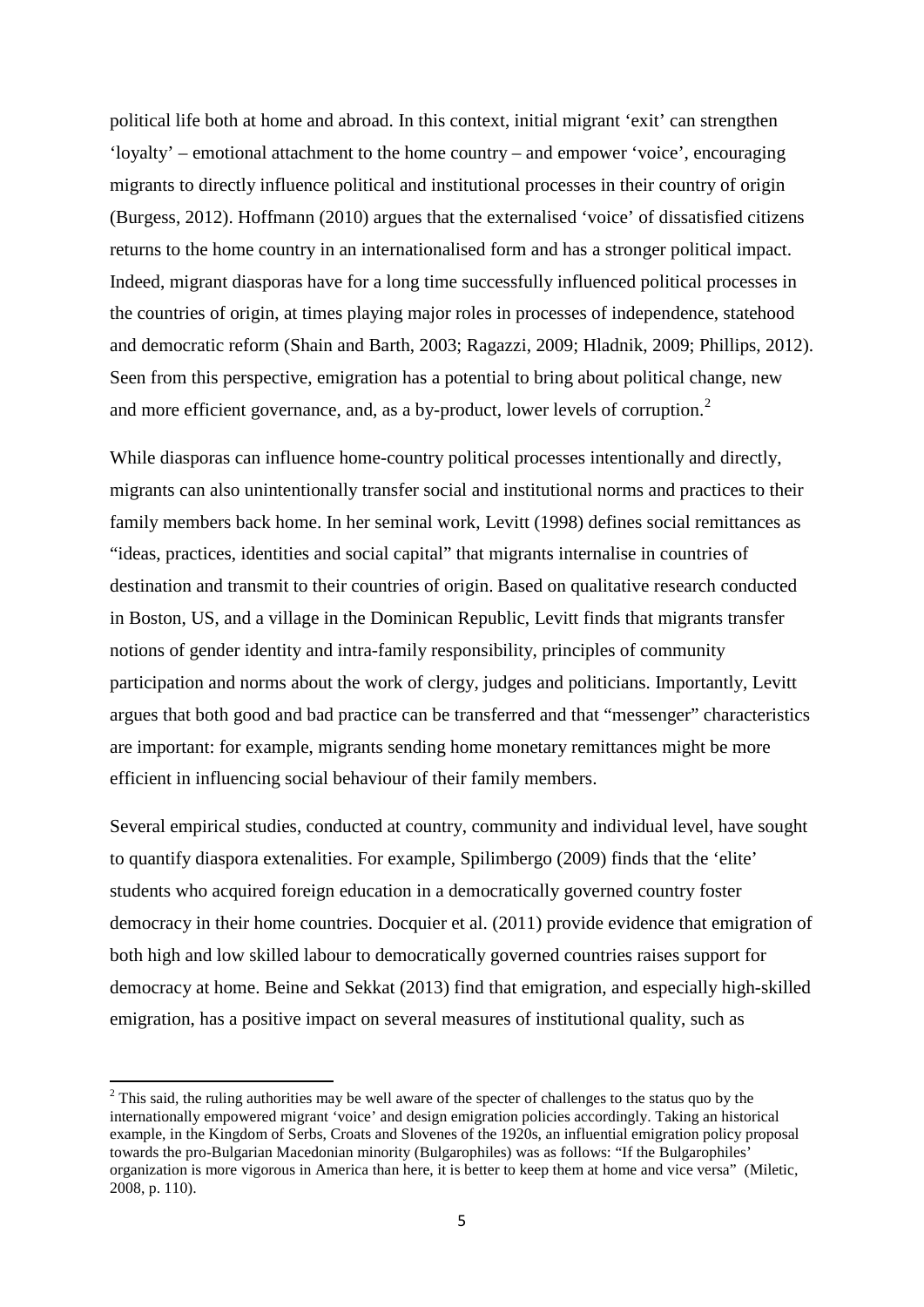"Government effectiveness", "Regulatory quality" and, crucially for our study, "Control of corruption", but a negative impact on "Voice and accountability".

Taking a community perspective, Omar Mahmoud et al. (2013) show that the municipality share of vote for the Communist Party in Moldova is negatively (positively) affected by the municipality share of migrants working in the Western countries (Russia), suggesting an effect of migration on political sentiment and institutions. Similar findings are obtained by Pfutze (2012), who shows that migration increases the probability that an opposition party wins municipal election in Mexico, and Chauvez and Mercier (2014), who show that return migration increases voter participation and electoral competitiveness in Mali communes.

At the individual level, Pérez-Armendáriz and Crow (2010) uncover a positive association between migration experience and non-electoral political participation, greater tolerance of political and social diversity and more critical evaluations of democracy in Mexico. Careja and Emmenegger (2012) find that, in Eastern European countries which joined the EU in 2004, return migrants are more likely to trust EU institutions, but do not differ from nonmigrants in their attitudes toward domestic institutions. Finally, Batista and Vicente (2011) find a higher individual-level demand for political accountability by people living in municipalities with higher proportions of current or return migrants to/from the USA.

Overall, these studies lend support to the hypothesis that migrants transfer institutional norms, values and practices: in most cases, emigration is either associated with or engenders positive institutional and political change. However, a different picture emerges if one focuses on migrants' monetary remittances instead of emigration in general. For example, Abdih et al. (2012) develop a theoretical model were remittance-receiving households turn to private markets to buy goods and services which are normally provided publicly. With lower reliance on the government for provision of goods and services, households face little incentives to keep the government accountable for corrupt activities, which makes public officials more prone to corruption. Abdih et al. (2012) provide empirical support for their model, using a cross-section of 111 countries. They find that higher ratios of monetary remittances to GDP lead to lower indices of control of corruption, government effectiveness and rule of law. A similar conclusion is obtained by Berdiev et al. (2013), who study country-level effects of monetary remittances on corruption in a panel (1986-2010) of 111 countries. This corruptionincreasing effect of monetary remittances at country level is, however, in conflict with

6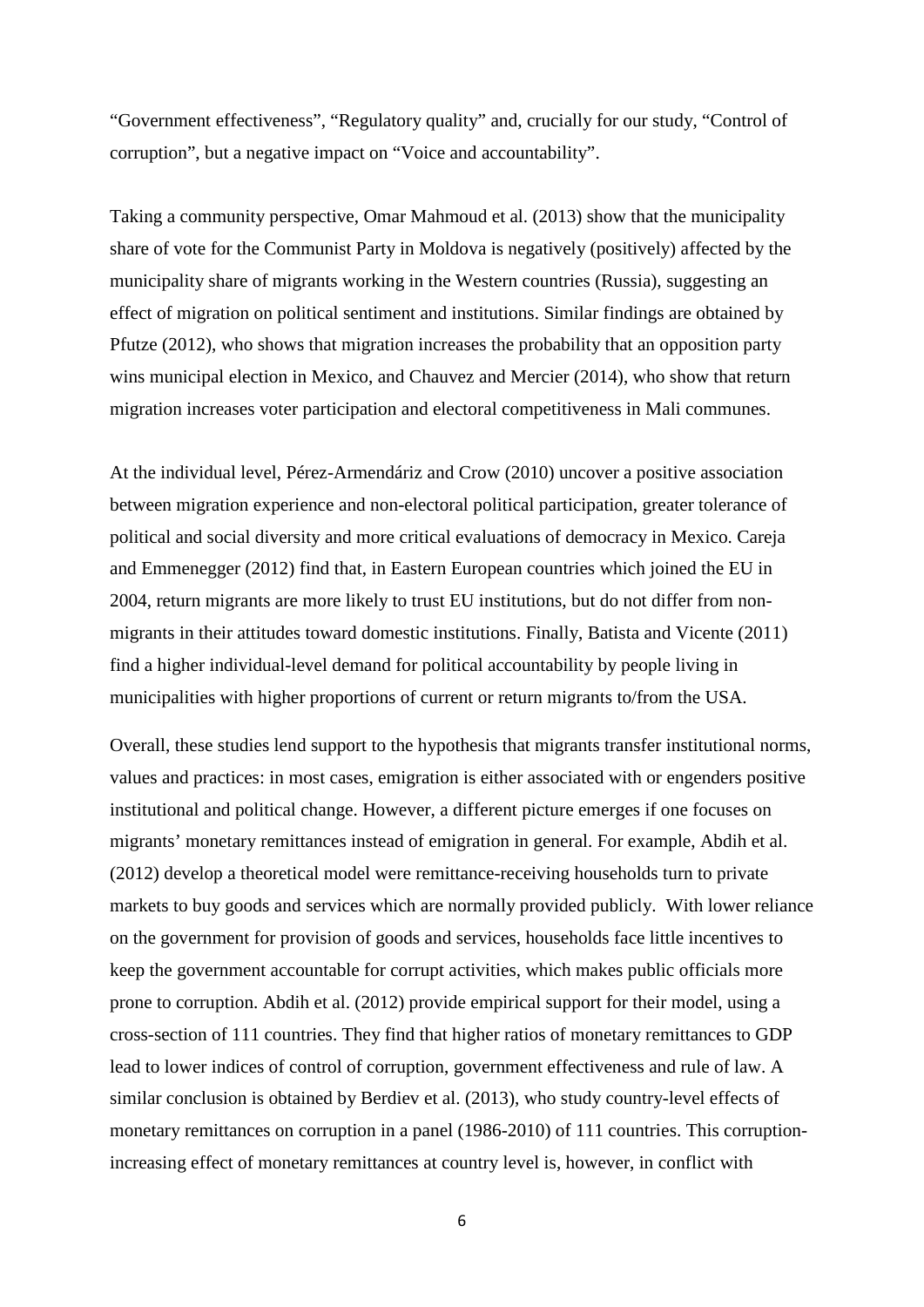regional-level evidence for Mexico: Tyburski (2012) finds that, in 2001-2007, the Mexican states receiving more remittances witnessed downward corruption trends. Among possible reasons, Tyburski mentions the power of remittances to reduce households' dependence on state programs and clientelism, which encourages voting for opposition parties and increases government accountability.

Turning to our emigration-corruption relationship at the household level and drawing on the reviewed literature, one can expect a number of channels through which emigration and remittances affect corruption experience of those left behind. Depending on whether corruption is more prevalent at home or abroad, migrants can transfer home better or worse institutional practice – in line with Levitt's social remittances hypothesis – and reduce or increase corruption at home. This *value transfer effect* can be either reinforced or weakened by monetary remittances. On the one hand, remittances can imply closer links and more frequent communication between migrants and their family members back home, making value transfer more effective (*communication effect*). Remittance senders may also be particularly successful in influencing behaviours and norms of those left behind as the livelihoods of the latter depend on the money sent from abroad (*conditionality effect*). On the other hand, monetary effects can be at work. It is possible that remittances increase both the demand for public services (if remittances are used to start a new business, buy property, enrol in education, undergo treatment in the hospital – all of which may require more frequent contact with public officials) and the probability of bribery, once the contact with public officials has taken place (public officials target remittance-receiving households for extortion, or remittance receivers are more willing and able to pay a bribe to get a higher-quality service quicker). As a result, remittance receivers will be more likely to bribe (*negative monetary effect*). At the same time, remittances may enable people to consume private sector alternatives of publicly provided goods, if such alternatives exist (e.g. private education or medical treatment).<sup>[3](#page-6-0)</sup> While Abdih et al. (2012) predict that such shift towards private goods will make authorities less accountable and eventually make corruption more widespread at country level, the incidence of bribery for remittance-receiving households should go down. Which of these multiple and potentially conflicting channels is dominant becomes an empirical issue.

<span id="page-8-0"></span><sup>&</sup>lt;sup>3</sup> Some public services are unlikely to have private service alternatives. For example, when starting a new business or buying property, one needs to contact public officials to comply with documentary requirements. However, private agencies may, in some cases, provide an alternative.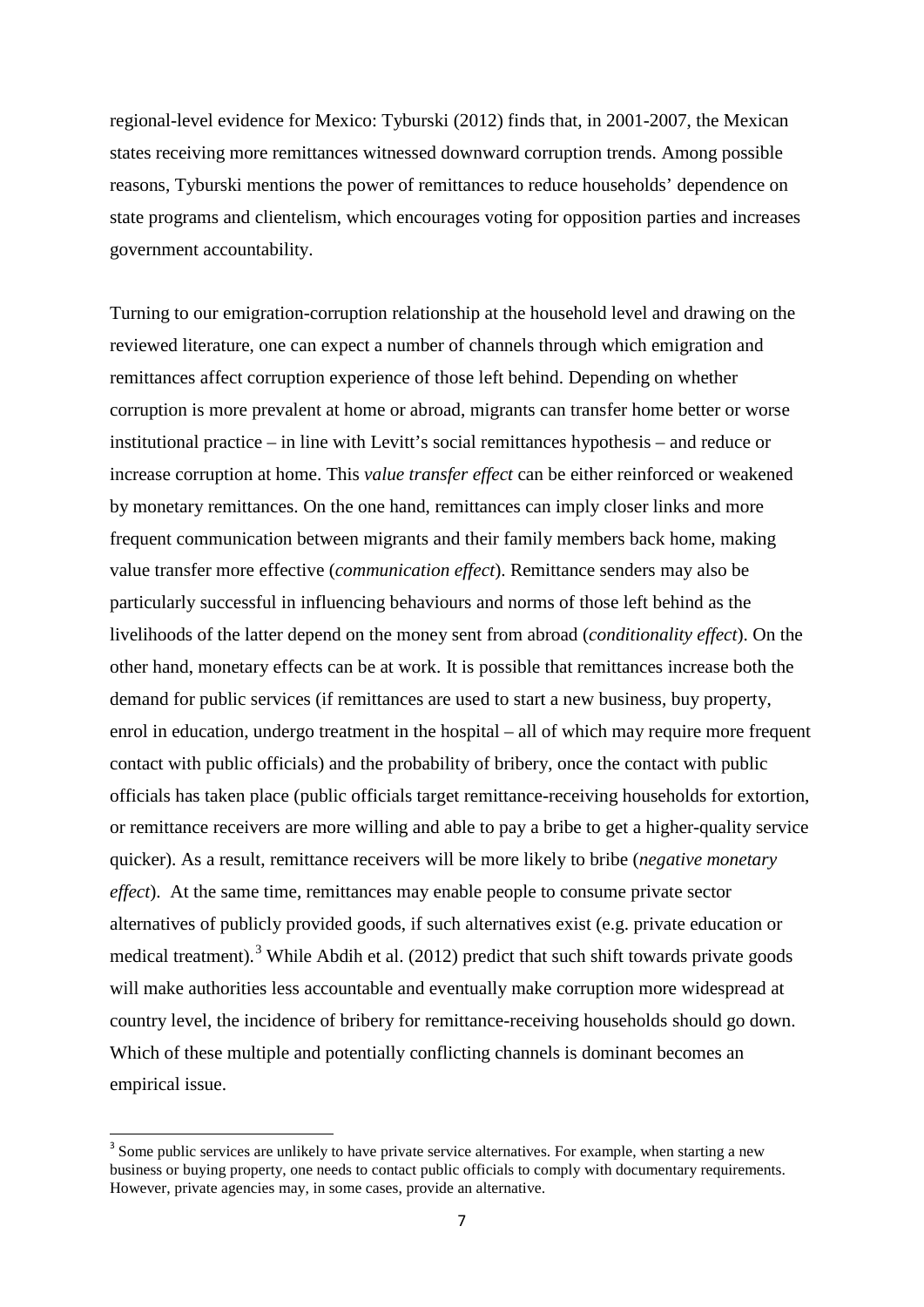#### **3. Context, data and variables.**

#### 3.1. Context

This study focuses on the region formerly known as Yugoslavia, which is particularly wellsuited for our analysis. Both corruption and migration have been prominent, and often lifedefining, experiences for the region's residents.

The ex-Yugoslavian countries have systematically topped the charts of the worst corruption performers in Europe: for example, the 2012 Corruption Perception Index (ranging from 0, the most corrupt, to 100, the least corrupt) of Transparency International scores 39 and 34 for Serbia and Kosovo (the only other European countries with scores below 40 are Greece, Albania, Russia, Belarus and Ukraine). A large survey conducted in the Western Balkans in 2010 (United Nations Office on Drugs and Crime, 2011) indicates that 17% of the adult population in the region have had a direct or indirect exposure to bribery in the year prior to the survey. According to the same survey, people experiencing bribery pay on average 5 bribes in a year, and the average yearly bribes paid in cash (the most common type of bribes) are equivalent to between 27% (Croatia) and 144% (Macedonia) of the average monthly salary.

<span id="page-9-0"></span>In most countries of former Yugoslavia, decades of emigration generated massive diasporas and important inflows of monetary remittances. Emigration has been a *longue duree* phenomenon in the region: there was important trans-oceanic out-migration to the USA, Canada, South America and Australia at the end of the  $19<sup>th</sup>$  – beginning of the  $20<sup>th</sup>$  century, as well as in the interwar period (Brunnbauer, 2009). A major post-WWII wave of migration was triggered in the 1960s, when the Yugoslavian government signed bilateral recruitment agreements with Germany, France, Austria, Switzerland, Sweden, Australia and other countries of the industrialised world. The contracting of these guest worker schemes was motivated, on the one hand, by the economic boom and growing demands for construction and manufacturing workers in the Western world and, on the other, by the surge in unemployment following Yugoslavia's market-oriented reforms in the 1960s. Politically, the signing of the guest worker agreements has to be seen in the context of the Non-Aligned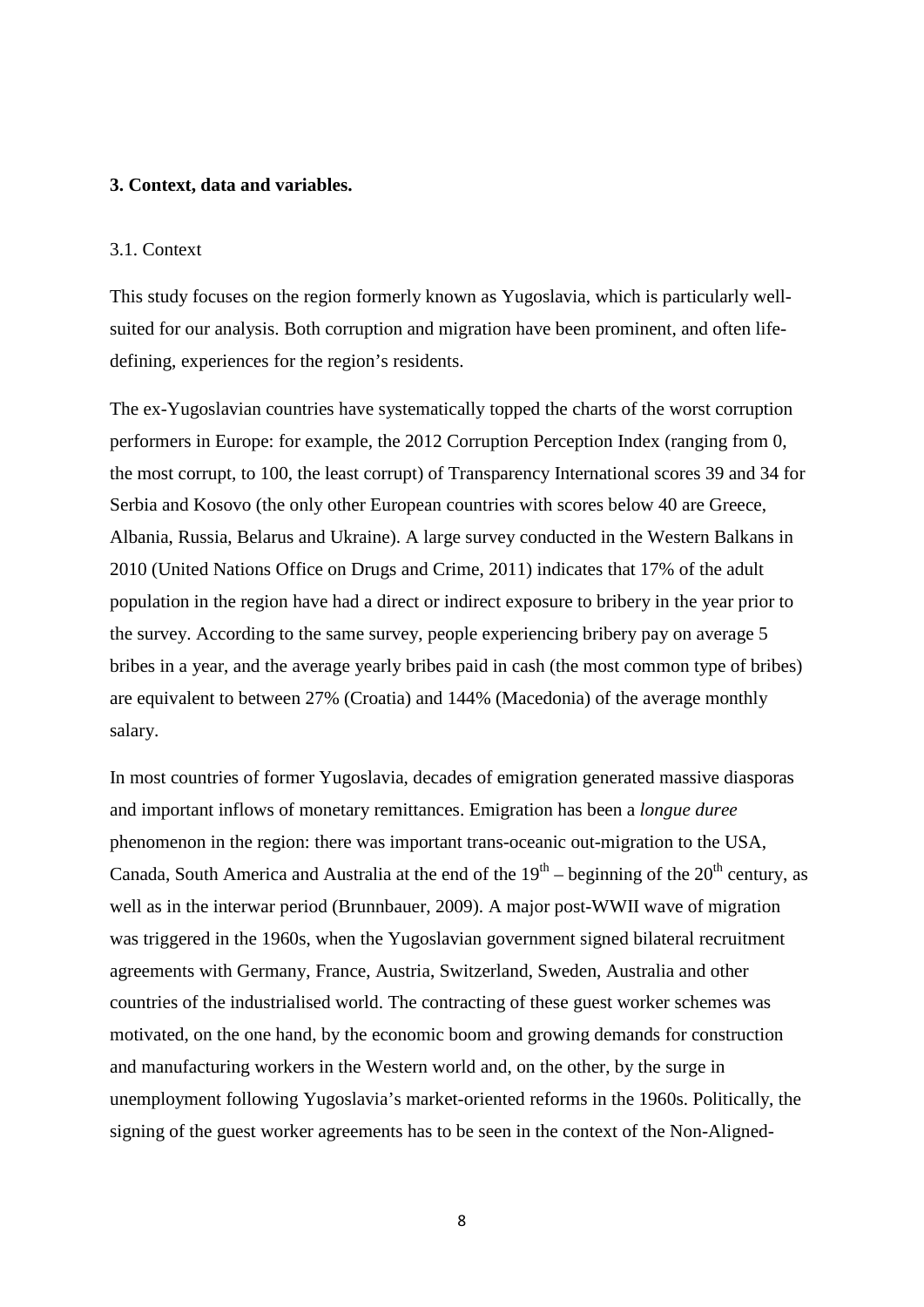Movement, of which Yugoslavia was the only European power (Novinscak, 2009).<sup>[4](#page-8-0)</sup> Nonaligned countries sought a balance between the socialist east and the capitalist west, hence Yugoslavia's attempts to pursue its own 'third' way, establish a society 'self-managed by workers' and become a socialist country well integrated into the world economy. The Yugoslavian government actively supported the emigration of workers, considering it a 'necessary evil' to alleviate labour market problems (Mlinaric, 2009). Overall, 3.8% of all Yugoslav citizens, and one in five of all employed Yugoslavs, worked abroad in 1971 (Brunnbauer, 2009). Compared to other European countries which participated in guestworker migration flows the emigration rate was higher only in Portugal (5.7% of all citizen).

There was a clear consensus among the ruling authorities of the host countries and Yugoslavia, as well as migrants themselves, that the guest worker migration would be of a 'temporary' nature. It, however, did not prove to be the case: when jobs dried up after the 1973 oil shock, many temporary migrants stayed in the host countries and migration continued in the form of family reunification in the 1970s and 1980s (Zimmerman, 1987). Migration became a mass phenomenon in Yugoslavia, engendering cultures of migration, fuelled by the consumerism brought about by migrants' remittances (Brunnbauer, 2009). In many countries of the region, remittances continue to play a major role: in 2009, migrant money transfers ranged from 10% to 18% of the Gross Domestic Product in Bosnia and Herzegovina, Kosovo and Serbia (World Bank, 2012).

#### 3.2. Data

The quantitative analysis is based on the Gallup Balkan Monitor survey. The survey was carried out in Albania, Bosnia and Herzegovina, Croatia, Kosovo, Macedonia (FYROM), Montenegro and Serbia in 2006, 2008, 2009, 2010 and 2011 by the international opinion poll agency, Gallup. The core Gallup World Poll questionnaire, augmented by questions relevant to the contexts of Western Balkan countries, was used. The questions were translated into the languages of respective countries. Face-to-face interviews, taking approximately 45 minutes, were conducted at respondents' homes, and restricted to one member per household. Approximately 1,000 people were interviewed in each country each year.

<span id="page-10-0"></span><sup>&</sup>lt;sup>4</sup> Yugoslavia broke up with the Soviet Union and was excluded from Cominform in 1948, after which it adopted an independent course towards socialism ('Titoism').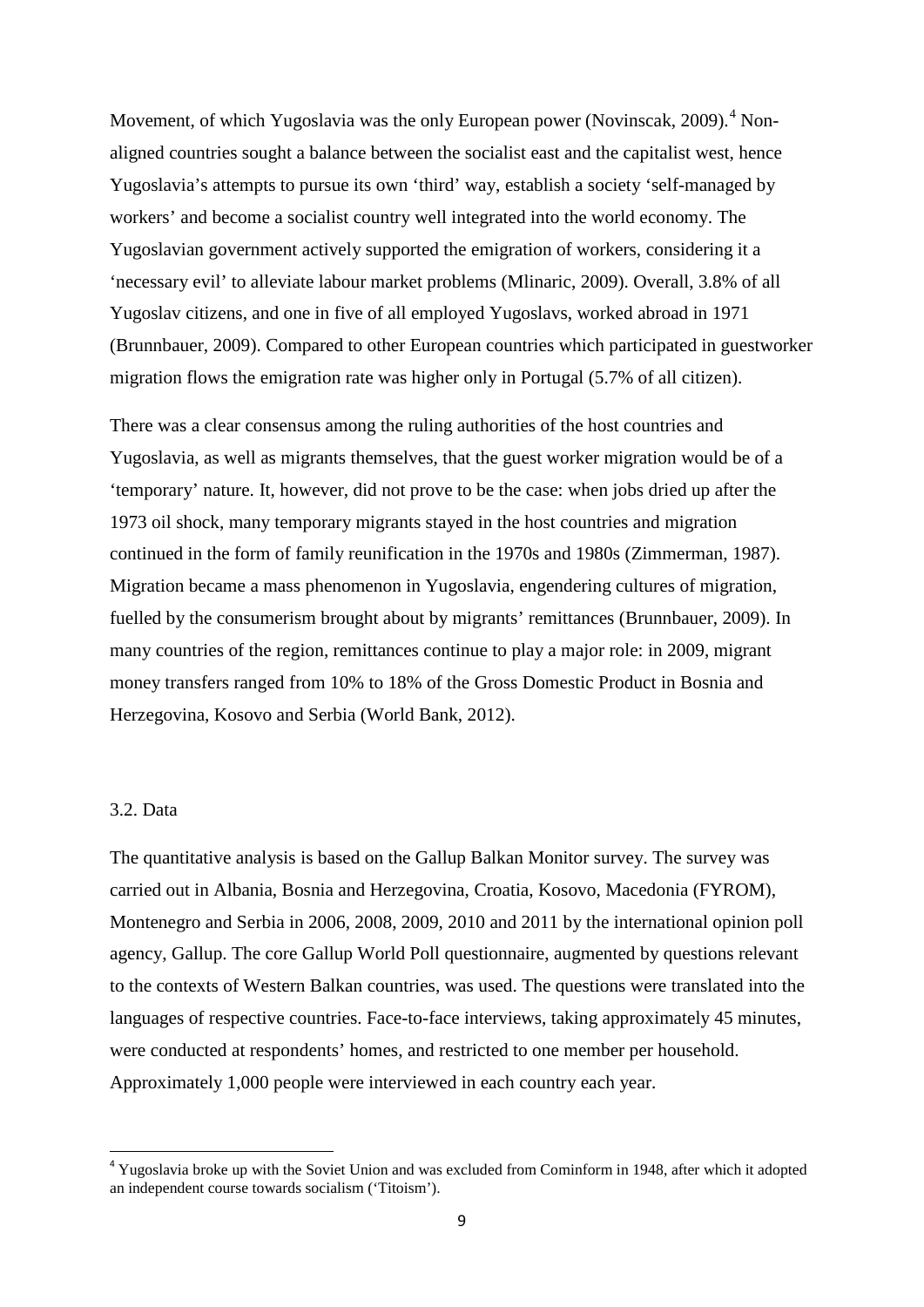The samples of respondents were designed to be nationally representative and followed a three-stage probability-based respondent selection methodology. In the first stage, Primary Sampling Units (PSUs) were randomly selected from a pool of PSUs based on census, administrative and migration information. In the second stage, households were selected with the help of a standard random route technique. In the third stage, respondents within households were selected using either Kish-grid or the most recent birthday rule. Certain politically sensitive regions (e.g., Northern Serb enclaves in Kosovo, Republic Srpska in Bosnia and Herzegovina) were intentionally overrepresented in the sample; this is why in our analysis we apply the weighting proposed by Gallup for the purpose of re-balancing. More information on survey methodology and implementation is available in Gallup (2010).

As our instrumental variable analysis is based on the data from the former Yugoslavia population censuses, we exclude Albania from our sample. We also exclude years 2006, 2008 and 2009 from the analysis, as the question on the actual bribe payment was not asked in these years. Our data set thus covers six countries over two years (repeated country crosssection in 2010 and 2011) and consists of slightly more than 12,000 observations.

#### 3.3. Variables

The Gallup Balkan Monitor survey contains several questions on corruption and migration, as well as a rich collection of socio-demographic characteristics. In particular, the respondents were asked about the actual corruption experience – paying bribes to public officials in the last 12 months; several questions about being involved in corrupt exchanges; and questions about family members residing abroad and migrant remittances. Crucially, the survey also provides disaggregated information on the respondents' place of residence (village/ municipality/ commune), which we match with the municipality-level migration-related data of the 1971 Census.

In what follows, we discuss the construction of variables used in the empirical analysis. They are divided into three groups: corruption-related, migration-related and the socio-demographic characteristics. The summary statistics of the variables are displayed in appendix A1.

#### *Corruption-related variables*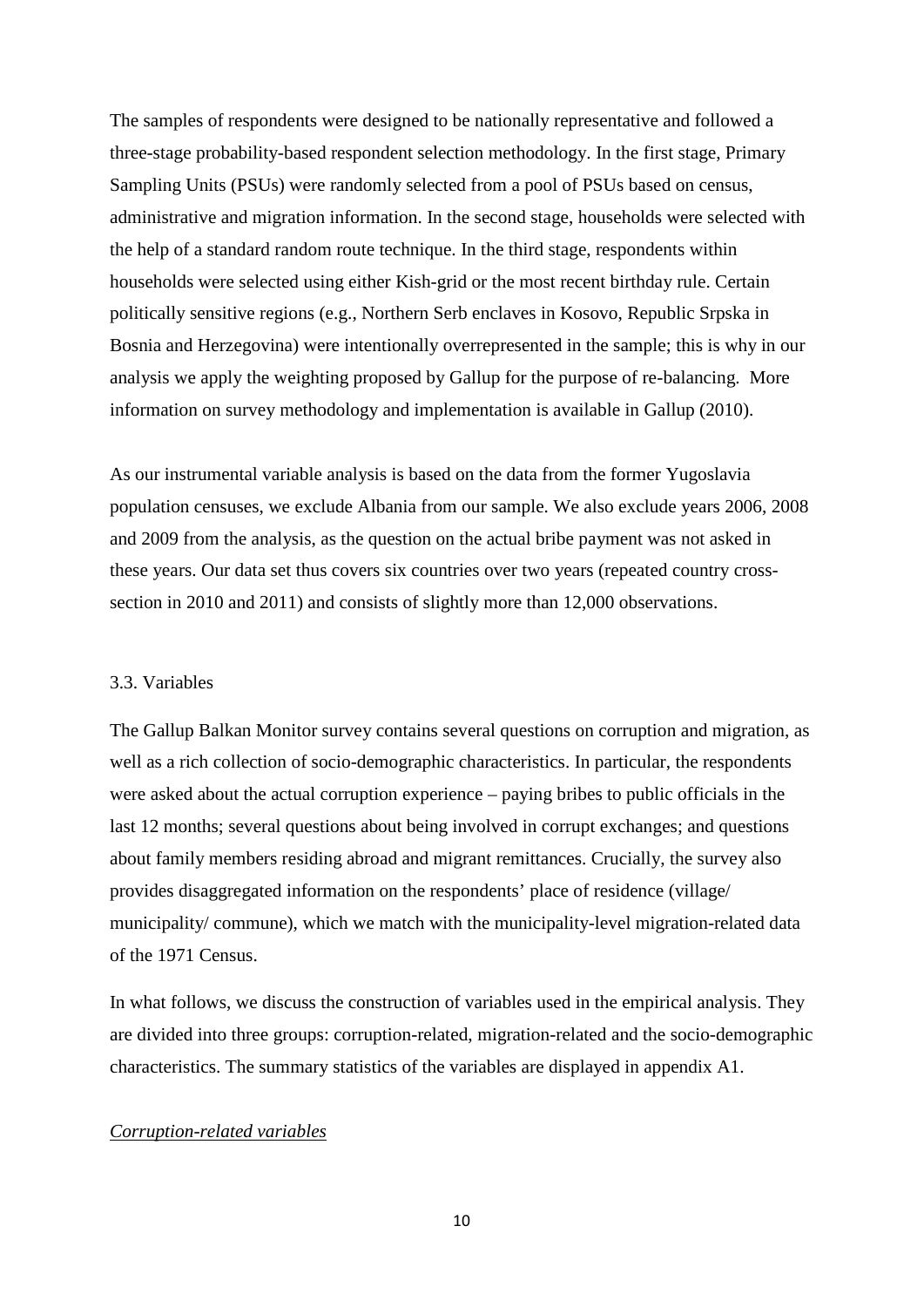All respondents were asked the question, *"Sometimes people have to give a bribe or a present in order to solve their problems. In the last 12 months, were you, personally, faced with this kind of situation, or not (regardless of whether you gave a bribe/present or not)?"* We use this question to create a dichotomous variable *faced bribe situation*. Note that the question does not specify whether the bribe situation involved a public official or not. Neither would an affirmative answer indicate whether the actual bribe was paid and, if so, whether it was the respondent who offered a bribe or whether she was solicited. However, the vague formulation of the question would arguably make the respondent more likely to admit any involvement in bribery, as it avoids admission of both one's own wrong-doing and victimization.

The second dichotomous variable, *was asked for a bribe,* draws on a question, *"During the past year, has any government official or a civil servant, for instance a customs officer, police officer or inspector, asked you or expected you to pay a bribe for his service?"* This question makes an explicit reference to a contact with public officials and captures their extortion attempts. The affirmative answer, however, does not guarantee that the bribe was paid (the respondent can refuse to pay the bribe even if she was asked for it).

The final corruption variable draws on two related questions. First, the participants were asked whether, in the 12 months prior to the interview, they or anyone living in their household had contact with any of the following institutions/ organizations: education system; judiciary; medical services; police; registry and permit services; utilities; tax revenue; land services; customs. Next, if the answer to the contact question was affirmative, the respondents were asked, with reference to each institution, whether they or anyone in their household *"paid a bribe in any form"*. We combine the answers to this and the previous questions to construct a categorical variable *paid a bribe* which contains three non-overlapping categories: 1) people who, in the last 12 months, had not contacted any of the mentioned public institutions; 2) people who had been in contact with at least one type of institution but never paid a bribe; and 3) people who had bribed at least one type of public official. Importantly, this three-state variable allows us to capture the actual act of bribery (which was not necessarily the case with *faced bribe situation* and *was asked for a bribe*) and to compare the characteristics of bribe givers to people who were in contact with public officials but did not pay a bribe and as well as to those who were not in contact with public officials.<sup>[5](#page-10-0)</sup>

<span id="page-12-0"></span><sup>&</sup>lt;sup>5</sup> We have also attempted to estimate the model for the different types of public officials. However, in several cases the multinomial probit model convergence was not achieved because of a relatively low incidence of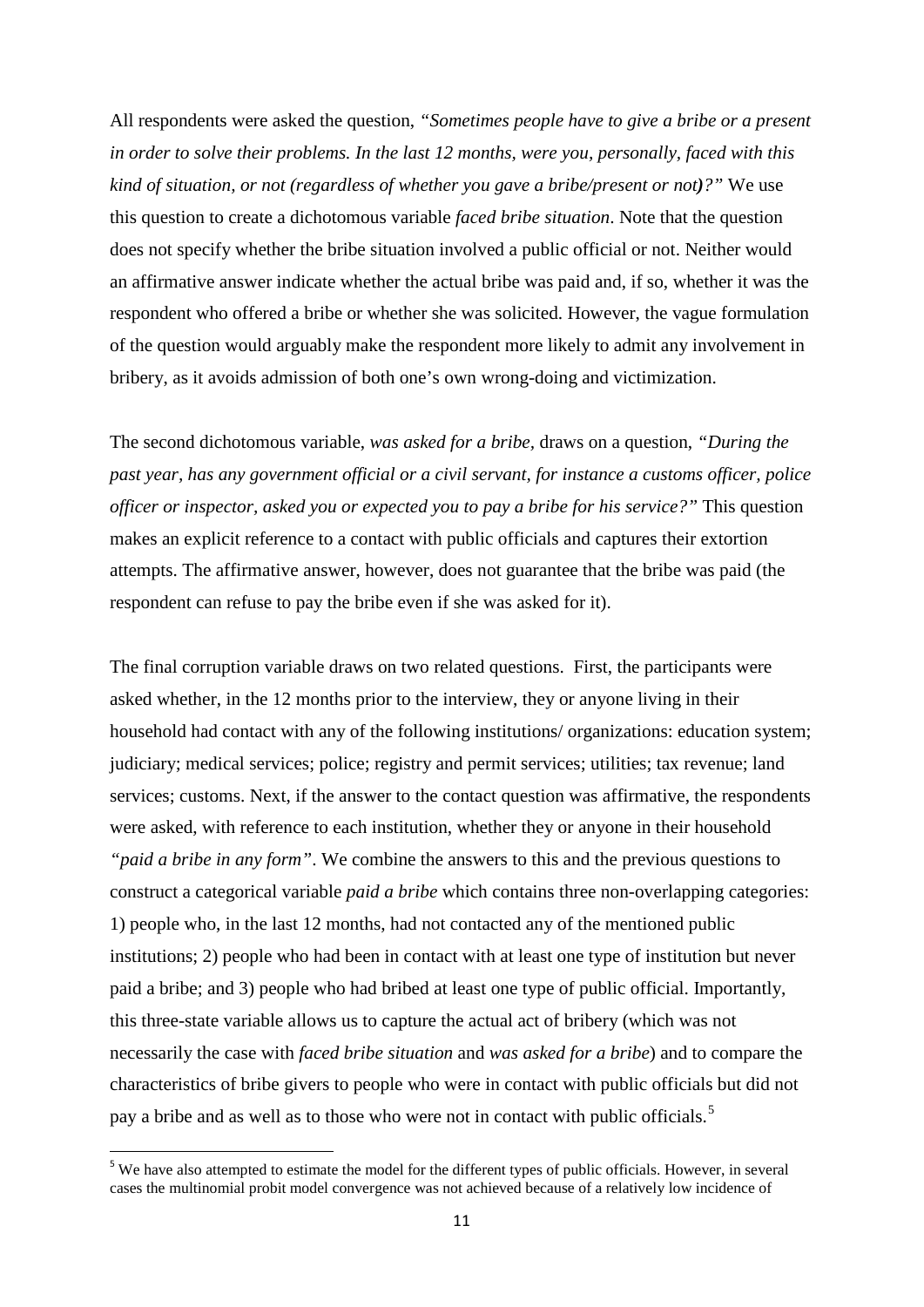#### *Migration-related variables*

The main variable of interest, *relatives abroad*, is based on the question, *"Do you have relatives or friends who are living in another country whom you can count on to help you when you need them, or not?"* An affirmative answer to the question could imply that a respondent maintains a minimum level of communication with the relative/friend abroad, which, arguably, is a necessary component for an efficient transfer of values, norms and practices from migrants to those staying behind. We also have information on the countries where the respondents' friends and relatives reside. The majority of them, as expected, are Western industrialised economies - Germany, Switzerland, Sweden, France, Australia, the US, Canada etc.<sup>[6](#page-12-0)</sup> However, in 11% of cases, the destinations represent the successor states of the former Yugoslavia. We refrain from qualifying relatives and friends living in these countries as *foreign* networks, as they are likely to originate from past internal migration, as well as the refugee flows of the 1990s and 2000s. Thus, our focus is on international migration which, geographically, extends beyond the borders of the former Yugoslavia.

All respondents were also asked, "*In the past 12 months, did this household receive help in the form of money or goods from another individual"*, with possible answers 1) Yes, living in this country; 2) Yes, living in another country; 3) Yes, both (living in this or another country); and 4) No. We combine answers 2 and 3 to construct a dichotomous variable *(international) remittances*.

#### *Socio-demographic characteristics and other controls.*

 $\overline{a}$ 

In all regressions, we include the following socio-demographic controls: age (continuous, in years); dichotomous variables for gender, educational level (primary, secondary, tertiary), five within-country income quintiles (plus a dummy for non-reported income), four degrees of urbanisation (village, small town, suburb of a large city, large city), and main religious affiliations (Orthodox, Catholic, Muslim, other). Country fixed effects (dichotomous

contact and bribery for some types of officials. Where the convergence was achieved, the signs of the coefficients of interest were in line with the 'merged' model, but the estimated coefficients tended to be insignificant. This is why we prefer to concentrate on the dependent variable which 'merges' all types of public officials.

<span id="page-13-0"></span> $6$  Given that most of the migrant destinations are developed Western countries with rather similar corruption environments, we cannot use the variation in the destination country corruption profiles as a possible strategy to identify the strength of the migrant value transfer effect.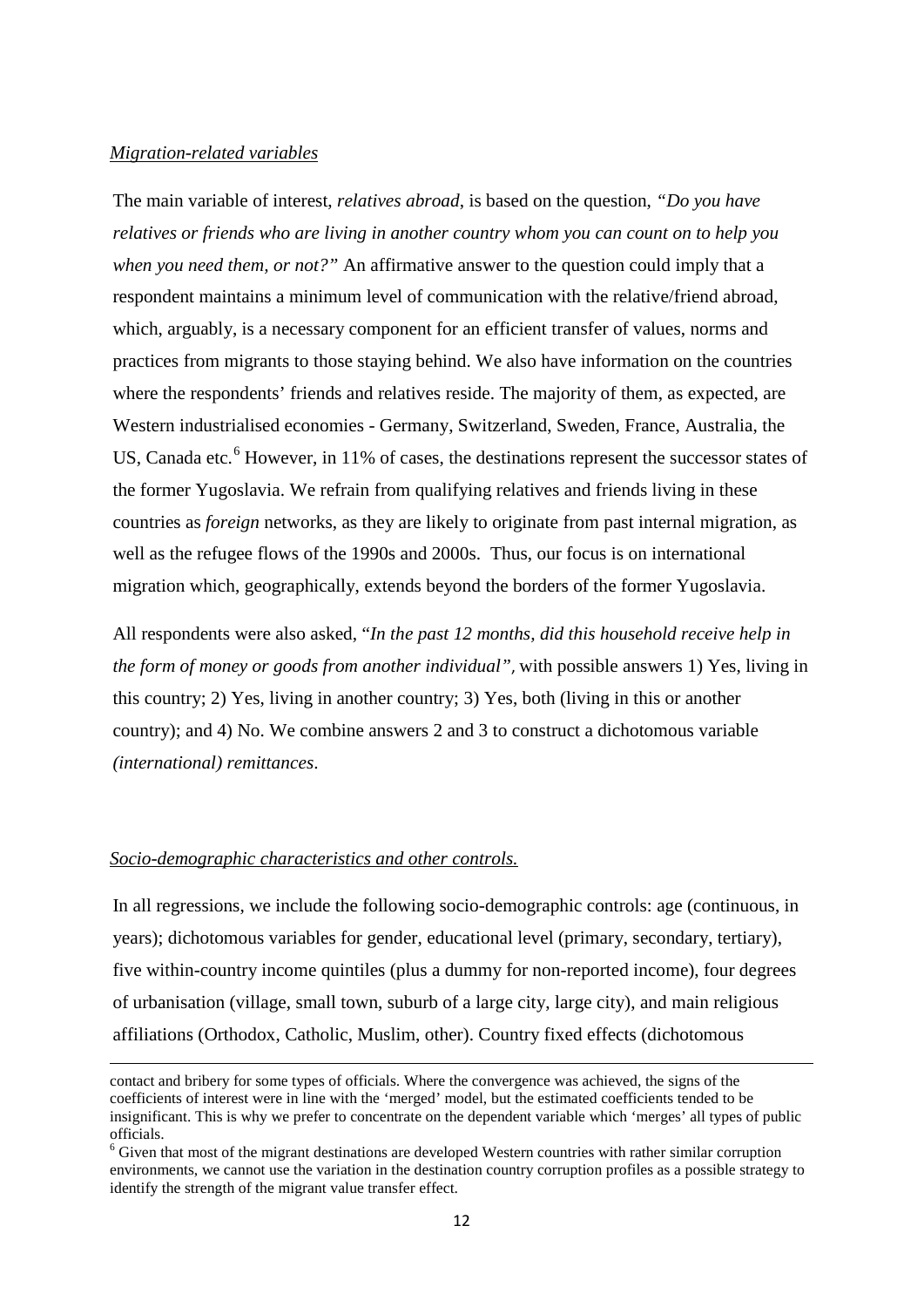variables for Croatia, Bosnia and Herzegovina, Serbia, Macedonia, Kosovo and Montenegro) and year dummies are included to account for all country-wide and year-specific influences.

#### **4. Identification strategy.**

To identify the effects of emigration on the corruption experience of the family members left behind, we use information on historical (1960s and 1970s) municipality-level migrationrelated variables as instruments for current migration. This approach follows the literature that uses historical regional migration rates as instruments for current migration, particularly in the context of Mexico (McKenzie and Rapoport, 2007, 2010, 2011; Woodruff and Zenteno, 2007; Hindelbrandt and McKenzie, 2005; Pfutze, 2012).

The historical municipality-level data on migration come from the 1971 Population Census of Yugoslavia. During this census, information on the number of migrants, as well as migrants' gender, age, education and destination countries, was supplied by migrants' family members and, where the whole household had emigrated, by neighbours. Only the records on "Yugoslav workers temporarily employed abroad" were collected by the census: the data thus capture only guest worker migration flows, which started in the mid-1960s and were at their peak in 1971, and underestimate the total stock of Yugoslav emigrants at that time. Importantly for our study, the information on the scope and composition of migration flows is available at a disaggregated – municipality/commune – level. 227 randomly selected municipalities (out of 447 possible) were included in the Gallup Balkan Monitor survey.

When employing instrumental variable analysis, instrument validity is of prime concern. To be valid, instruments must be both relevant (highly correlated with the endogenous regressor) and exogenous (not directly affect the outcome of interest). For instrument relevance, we argue that the variation in the probability of having relatives abroad today is driven, via networks, by the differences in the intensity of guest worker migration flows that Yugoslav municipalities experienced 40 years earlier. Transnational family and friends networks are known to be powerful predictors of emigration decision (see e.g. Massey, 2005), and it has been shown that networks played a crucial role in explaining successive waves of Yugoslavian out- migration (Baucic, 1973; Brunnbauer, 2009). For instrument exogeneity, we argue that the 1960s and 70s' guest workers migration flows are independent of today's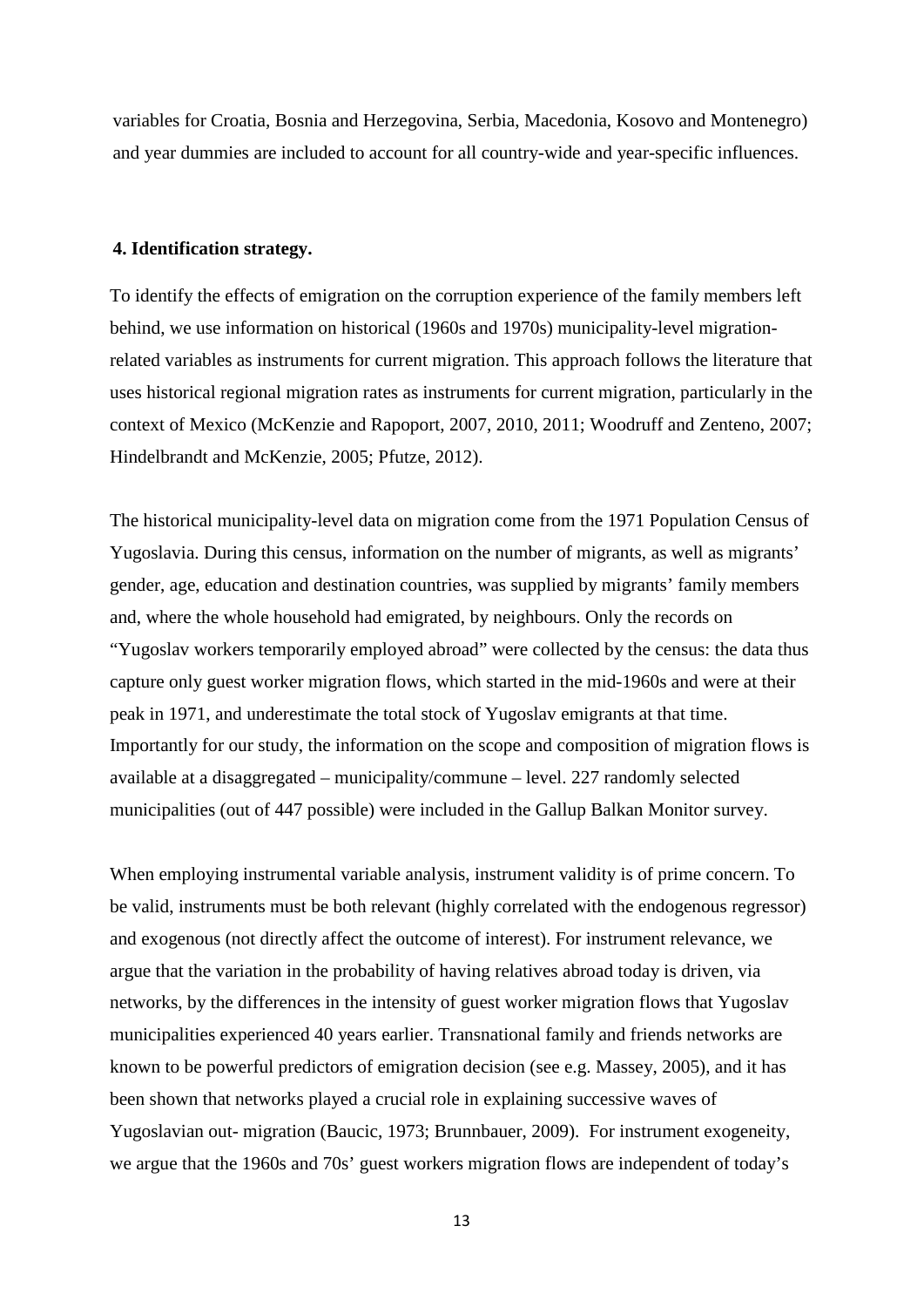household-level corruption incidence. An issue, however, could arise if the municipality-level migration 40 years ago was driven by the municipality-level corruption at that time (e.g., people emigrated more from more corrupt municipalities), and the municipality-level variation in corruption has persisted across time. If this were the case, the historical emigration rates would be linked to today's corruption via past migration. It is, therefore, necessary to understand the reasons behind the variation in municipal guestworker emigration rates in former Yugoslavia.

There are several reasons why the 1960s and 70s's guest worker emigration varied at local level. First, this variation can be traced back to the different regional rates of migration that the countries of ex-Yugoslavia experienced at the turn of the  $20<sup>th</sup>$  century and the interwar period (Baucic, 1973; Brunnbauer, 2009). This, for example, explains why certain regions of Croatia and the Dalmatian coast of Bosnia and Herzegovina were the first to embrace guestworker emigration opportunities, exhibiting the highest municipal rates of emigration. Prior to the WWI, these regions were part of the Austro-Hungarian Empire which had a particularly favourable emigration regime, had close access to sea ports and, in addition, were subject to agricultural shocks (e.g., the Phylloxerra epidemics which destroyed much of the profitable Dalmatian wine industry; see e.g. Mlinaric (2009) and Brunnbauer (2009)). These factors contributed to early out-migrations from the region and to the development of strong cultures of migration which persisted over time. Similarly, the pre-WWI and interwar migration flows can explain why Australia and the United States were important destinations for the 1960s' and 70s' migrants from Macedonia and Montenegro, respectively.

The demand-driven nature of bilateral migration programmes, which had many features of managed migration, is another reason why emigration rates exhibited regional variation. The representatives of the host countries' manufacturing companies had a direct presence in Yugoslavia's state employment agencies. The recruiters selected workers locally (e.g. the workers had to pass a health check) to be employed in specific factories, and had to cover migrants' transportation and accommodation costs. However, the presence of foreign recruiters within Yugoslavia was uneven. For example, the manufacturers from West Germany, the most important destination of Yugoslav workers, recruited workers directly from specific regions in Yugoslavia, because they had a good experience with workers from these regions (Novinscak, 2009).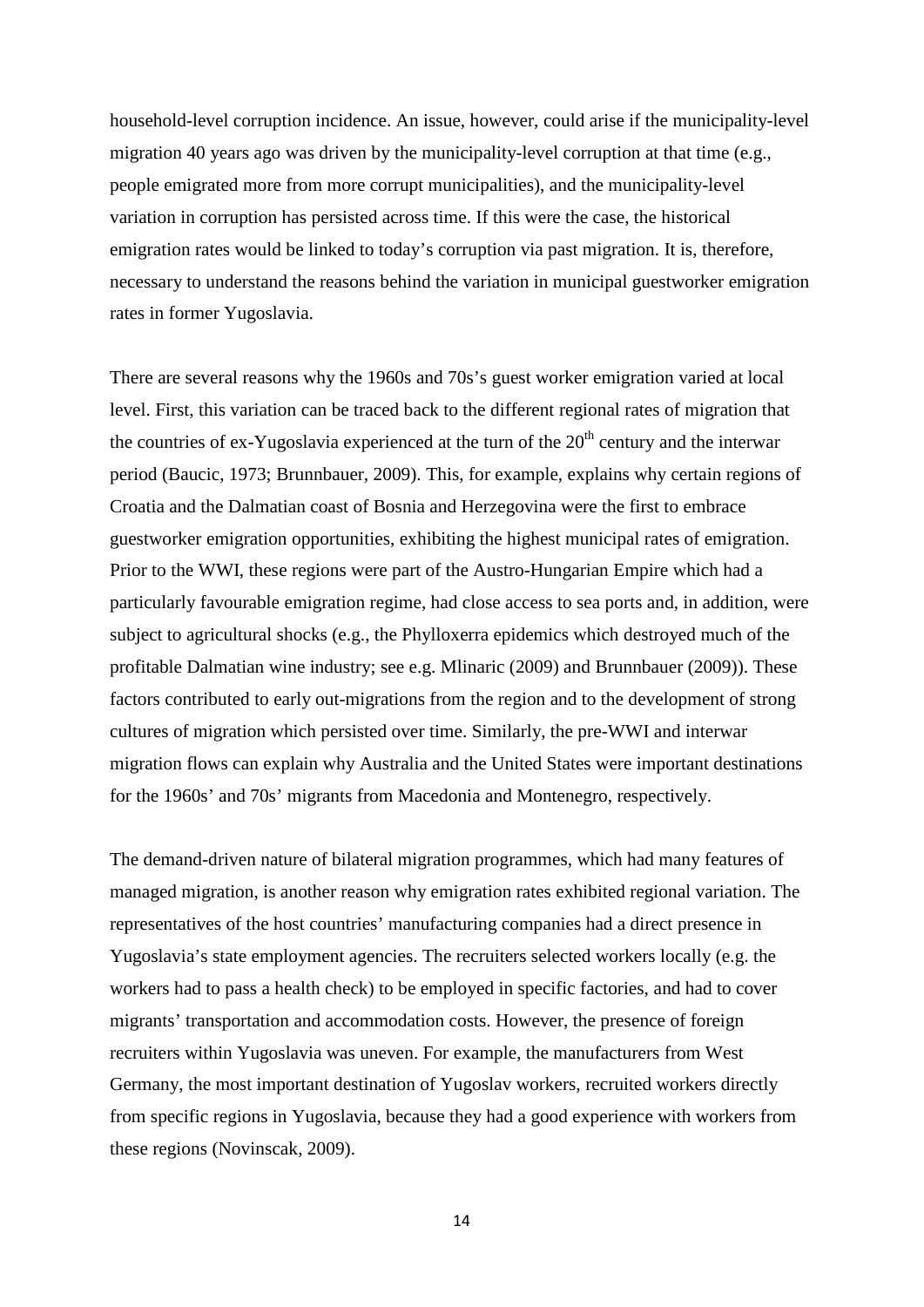On the supply side, the 1960s and 70s saw a rapid development of local network- and consumerism-driven cultures of migration. People often used to go where the pioneer guestworker migrants from their community had gone; kin and friendship networks were major channels of emigration (Brunnbauer, 2009; Schierup, 1973). As the Yugoslav municipalities experienced different rates of early guestworker migration (for the reasons outlined above), local networks further exacerbated the regional variation of emigration rates.

Generally, the factors outlined above – historical roots of migration, host-country recruiters targeting migrants from specific municipalities, and the importance of local networks – do not support the idea that guestworkers emigrated in order to escape corruption in their local community. It should also be stressed that the early guestworker out-migration from Yugoslavia was clearly considered, both by migrants and the ruling elites, to be temporary. Migrants – often young, low-skilled men with agricultural backgrounds – went abroad to earn money which they planned to invest back home in building/extending a house or buying land and agricultural machinery (Pichler, 2009; Zmegac, 2009; Novinscak, 2009). Sale of property at home was rare, and the immediate family (spouse, children) was typically left behind, confirming return intentions of the first guestworker migrants (Brunnbauer, 2009). This, again, does not support the conjecture that the guestworker migration was driven by the extent of local corruption.

Technically, to verify the exogeneity condition of our instrument, we will perform the test of overidentifying restrictions. This test requires at least two instruments per endogenous regressor. Therefore, we consider additional municipality-level variables as potential predictors of today's migration networks and remittances. A combination of valid instruments will also have to pass the Craig-Donald test of excluded instruments, indicating that instruments are relevant, i.e., sufficiently good predictors of the endogenous regressor. We also expect instruments to be individually statistically significant in the first stage regression.

The first additional instrument we consider is related to the country of destination of the 1960s' and 70s' migrants. Yugoslavia signed bilateral recruitment agreements with France in 1965, Austria and Sweden in 1966, the Federal Republic of Germany in 1968, and Belgium, Luxembourg, The Netherlands and Australia in 1970 (Novinscak, 2009). We argue that migration to closer destinations, such as Germany, would be more likely to lead to family reunification at a later stage, relative to migration to farther-away destinations, such as

15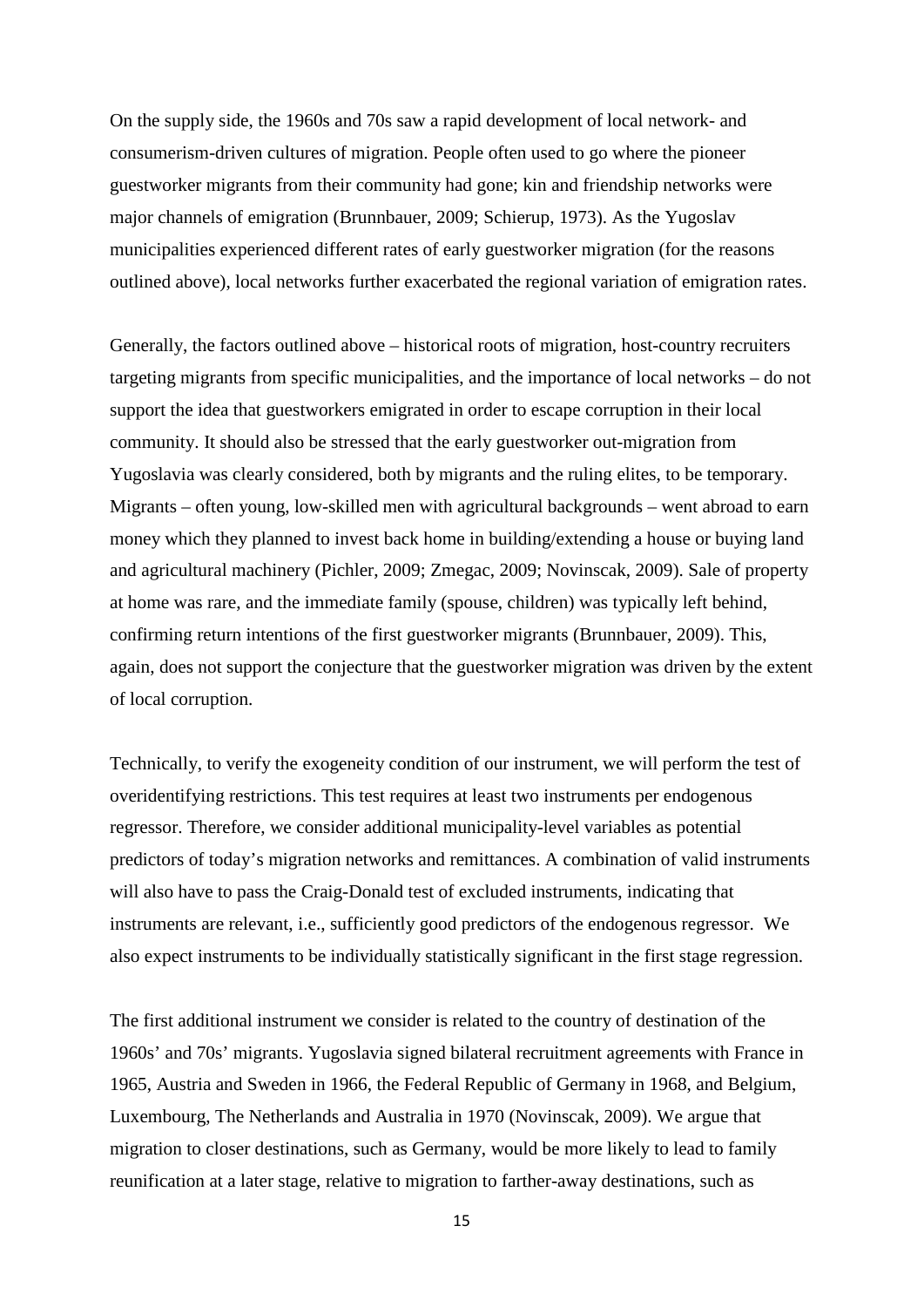Australia. As a consequence, we would observe today more people with migrant connections in municipalities where four decades earlier migrants went to farther-away destinations. In addition, it can be argued that migrants residing in more distant parts of the world are more willing to maintain contacts with relatives back home (and the other way around). To support this claim, we refer to Goeke (2009) who discusses an example of a student living in Serbia who has an uncle in Germany and an aunt in Australia. Despite the fact that the uncle regularly sends money to the student's family and the aunt does not, the emotional connection and the exchange of information with the aunt is more intense than with the uncle; the student says about her uncle, "… *it is as if he was excluded from our lives*" (Goeke, 2009, p. 295). As, at the time of the 1971 Census, a non-negligible 6% of all temporary Yugoslav migrants were in Australia, we choose the 1971 municipality-level share of migrants residing in this country as a potential instrument to today's migrant networks.

A further instrument for migration and remittances, that we consider, is the share of highskilled individuals in the municipality pool of migrants. It has been argued that remitting and family-reunification behaviour of high-skilled migrants is different from that of low-skilled migrants (see, e.g., Faini, 2010; Bollard et al., 2011; Niimi et al., 2010). Highly skilled migrants are more likely to reunite with their families abroad and, coming from wealthier families, are less likely to send remittances back home. We, therefore, expect the historical municipality-level high-skilled emigration rates to be negatively correlated with the probability of receiving remittances today.

#### *Additional estimation issues*

The broad prevalence of migration and corruption (both historical and current) will differ in the six countries under consideration (the former republics of Yugoslavia). It is also possible that the broad republic-level emigration in the 1960s was driven by the broad republic-level corruption at that time (for example, people emigrated more from more corrupt republics). If broad republic-level corruption persisted over time, it is crucial to account for the republiclevel migration-corruption links and consider only the within-republic variation of our variables. This is why we include country-fixed effects in both the first and second stages of our instrumental variable estimation. This assures that today's probability of having relatives abroad or receiving remittances is predicted by the historical within- (and not between-)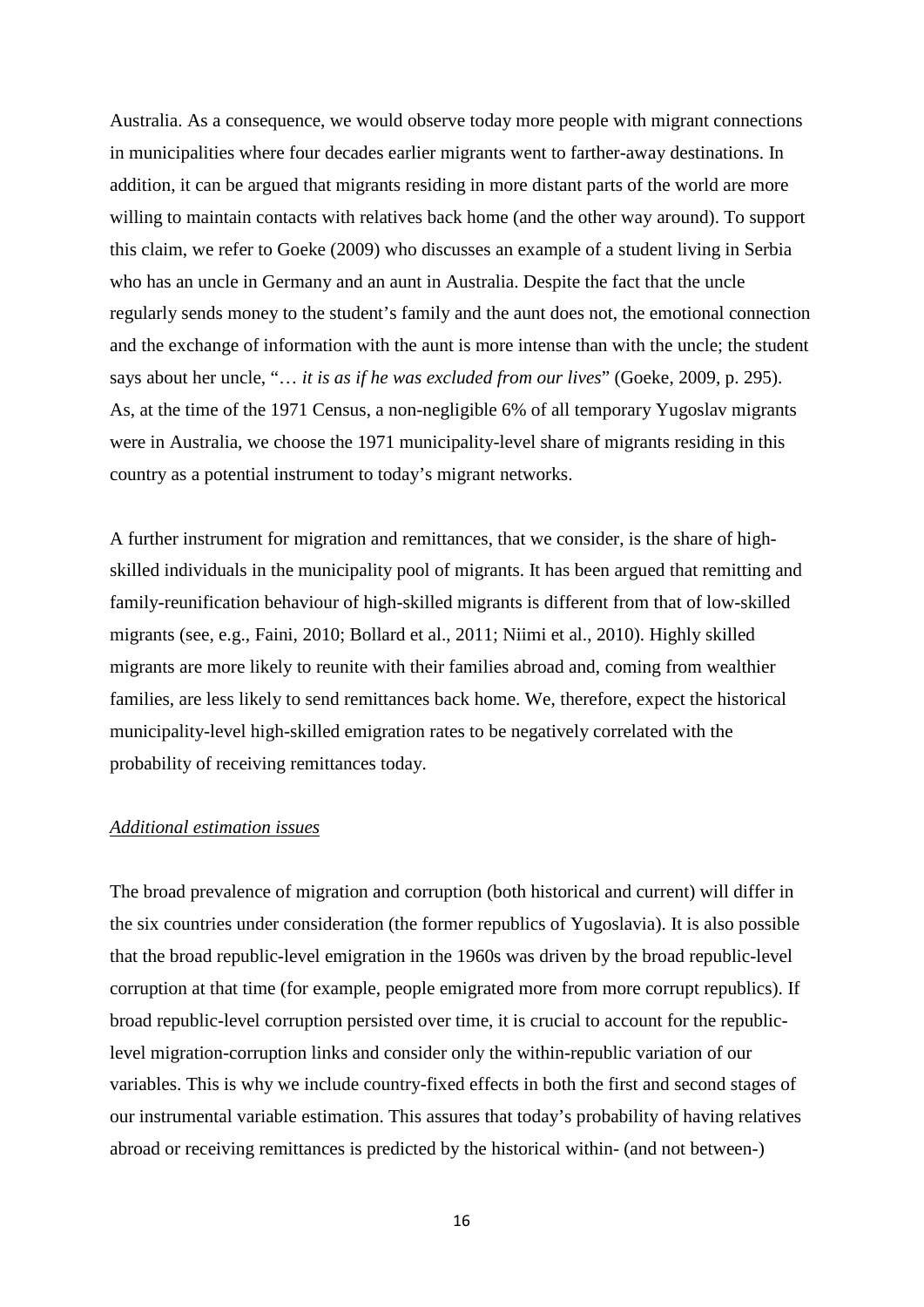republic variation in the instruments. Also, as our instruments vary at municipality (and not individual) level, in all our estimations we cluster the standard errors at the municipality level.

Where the dependent variable is binary (faced bribe situation and was asked for bribe) we will use the 2SLS estimation. While the alternative method – instrumental variable probit – would be more appropriate for binary dependent variable models, it does not allow us to perform the test of overidentifying restrictions. For the three-state dependent variable *paid a bribe*, we will use the Two Stage Residual Inclusion (2RSI) – see e.g. Terza et al. (2008) and Ivlevs and King  $(2012)$  – an instrumental variable estimation appropriate for non-linear models. Essentially, the 2SRI estimation includes the (potentially) endogeneous regressor alongside the estimated first-stage residuals into the second-stage (structural) model.

In all models, we will perform the tests of instrument relevance and exogeneity. We will also test whether regressor endogeneity is present in our model; if regressor endogeneity is rejected, we will resort to the results of standard OLS estimations.<sup>[7](#page-13-0)</sup> In the 2SRI estimations, the presence of regressor endogeneity will be indicated by a statistically significant coefficient of the predicted residuals.

#### **5. Results**

Initially, we discuss specifications where 'relatives abroad' and 'remittances' variables are not jointly included in the same model, and will then comment on specifications where they are jointly included.

Table 1 reports the estimates of the effects of having relatives abroad on two corruptionrelated outcomes: facing bribe situation and being asked for a bribe. Among the three potential instruments we considered, the share of migrants in municipality population in 1971 and the municipality share of migrants residing in Australia in 1971 turn out to be valid instruments for having relatives abroad today (see result column 1). They pass the instrument relevance test, with the Cragg-Donald F-statistic exceeding the commonly accepted threshold value of 10; they are positive (as expected) and individually statistically significant in the

<span id="page-18-0"></span><sup>7</sup> The endogeneity test is performed with the *endogtest* command in Stata 11. See Baum et al. (2007) for more detail on the test.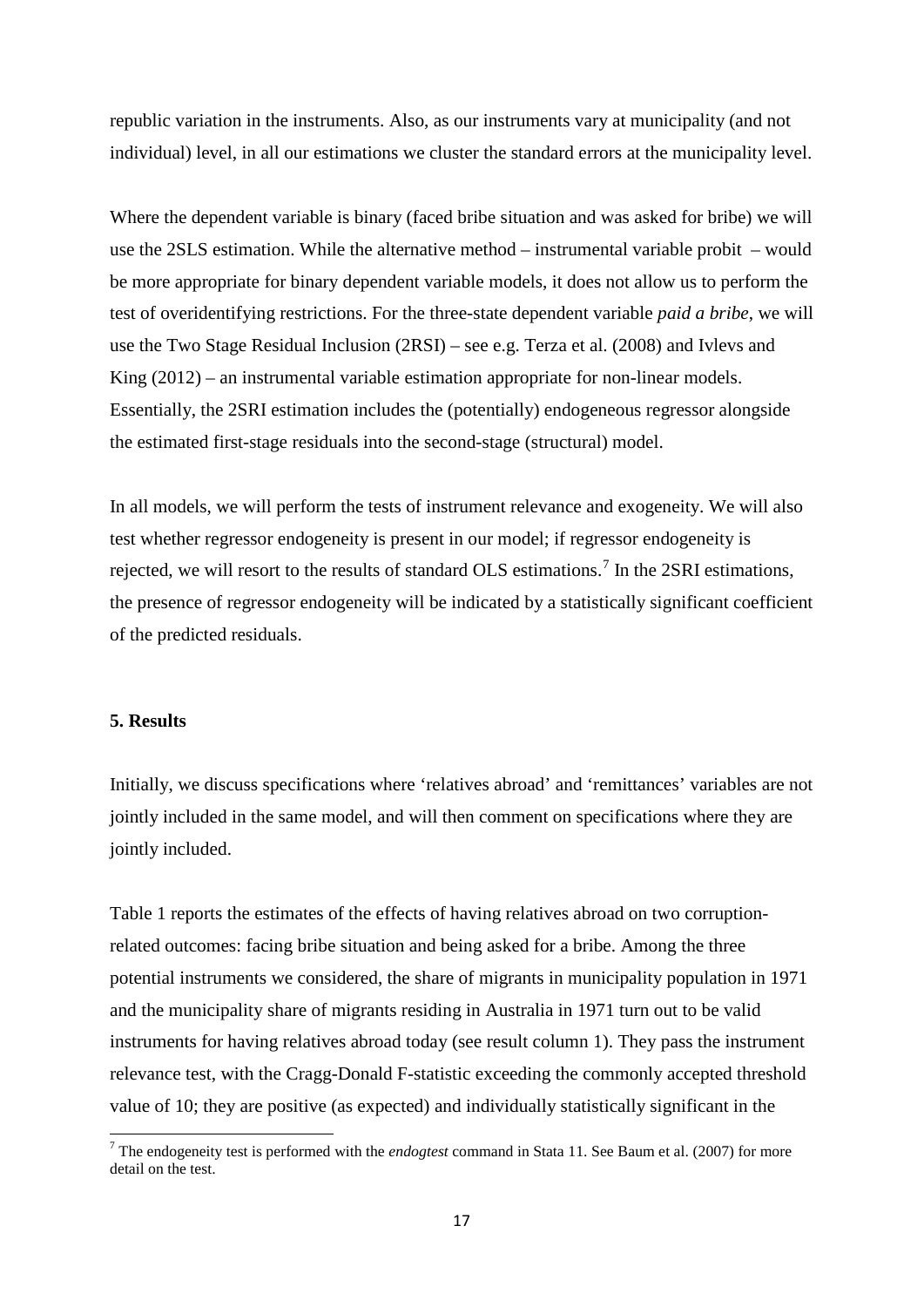first-stage equation. The instruments also pass the overidentification (instrument exogeneity) test, with the Hansen J-statistic being statistically insignificant. However, in both models the regressor endogeneity test rejects the hypothesis that endogeneity is present in our models, meaning that the OLS estimates should be used. The OLS results, reported in columns 3 and 5, suggest that having relatives abroad increases the probability of both facing bribe situation and being asked for a bribe by a public official. To gauge the magnitude of the effects, we have estimated both models with binary probit and obtained the marginal effects.<sup>[8](#page-18-0)</sup> The results suggest that having relatives abroad increases the likelihood of facing bribe situation by 3.8 percentage points and the likelihood of being asked for a bribe by a public official by 3.7 percentage points - effects similar in magnitude to those obtained in linear probability models presented in table 1.

Next, we look at the effect of having relatives abroad on the three-state corruption outcome *paid a bribe*, which we estimate with the 2SRI procedure in a multinomial probit model. As the first stage of this IV estimation is the same as in the two previous estimations, the instruments pass the Cragg-Donald test  $(F=13.82)$ . As to the instrument exogeneity test, we follow the procedure suggested by Bollen et al. (1995): include all but one instrument into the second stage equation which contains both the endogenous regressor and the first stage predicted residuals; the insignificant coefficient(s) of the included instrument(s) would indicate that they are exogenous. In our case, we cannot reject the null hypothesis that the coefficient of the instrument is zero (Prob  $>$  chi<sup>2</sup> = 0.14), which supports the exogeneity of our instruments.

The presence of endogeneity in the model can be directly tested by the significance of the first-stage predicted residuals in the second stage regression (Terza et al., 2008). The results of the 2SRI estimation, reported in Table 2, indicate that the coefficient of the predicted residuals is statistically significant. Thus, contrary to the two previous models, endogeneity is present in the three-state *paid a bribe* model and the 2SRI results should be used.

The 2SRI results suggest that, relative to the base outcome (contacting public officials without paying bribes), having a family member abroad decreases the probability of paying a bribe and does not affect the probability of not having contact with public officials. In terms of

<span id="page-19-0"></span><sup>&</sup>lt;sup>8</sup> We have also estimated both models with an instrumental variable probit regression (results available on request). In both cases, the Wald test of exogeneity rejects the hypothesis that endogeneity is present, meaning that a naïve probit estimation is appropriate.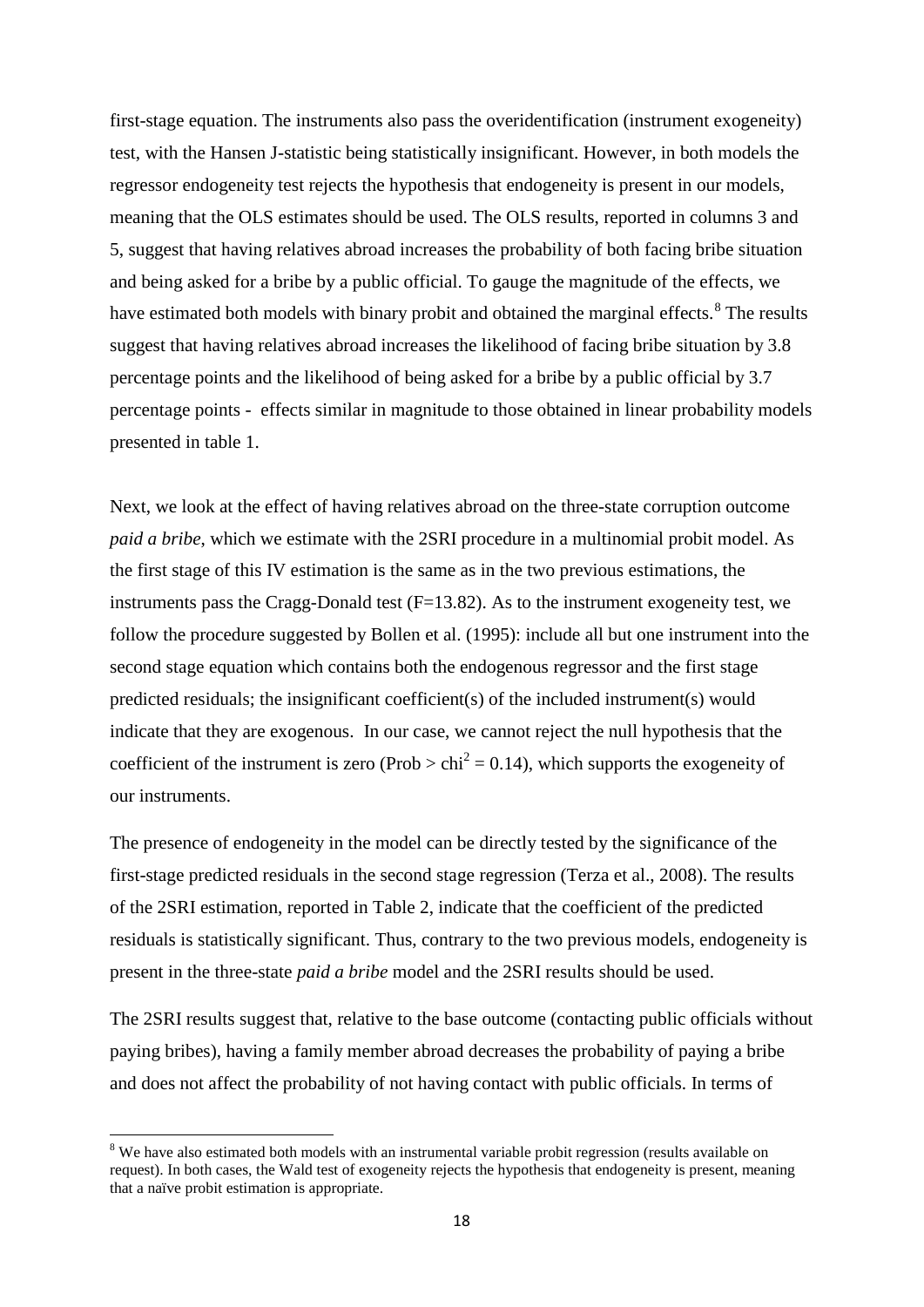marginal effects, being a migrant household decreases the probability of bribery (relative to the base outcome) by 14 percentage points. This would support a positive value transfer hypothesis, especially given that the destinations of most ex-Yugoslavian migrants are countries with lower levels of corruption compared to their home countries. The positive sign of the predicted residual coefficient for the bribery outcome indicates that in a naïve regression the effect of having relatives abroad on paying bribes would be overestimated (we indeed obtain a positive and statistically insignificant coefficient of the relatives abroad variable in a naïve multinomial probit regression). Such an upward bias in a naïve regression could be explained by a contention that households send migrants abroad with a view of engaging in corrupt exchanges at a later stage or that some unobserved characteristics make households both more likely to send a migrant abroad and bribe public officials.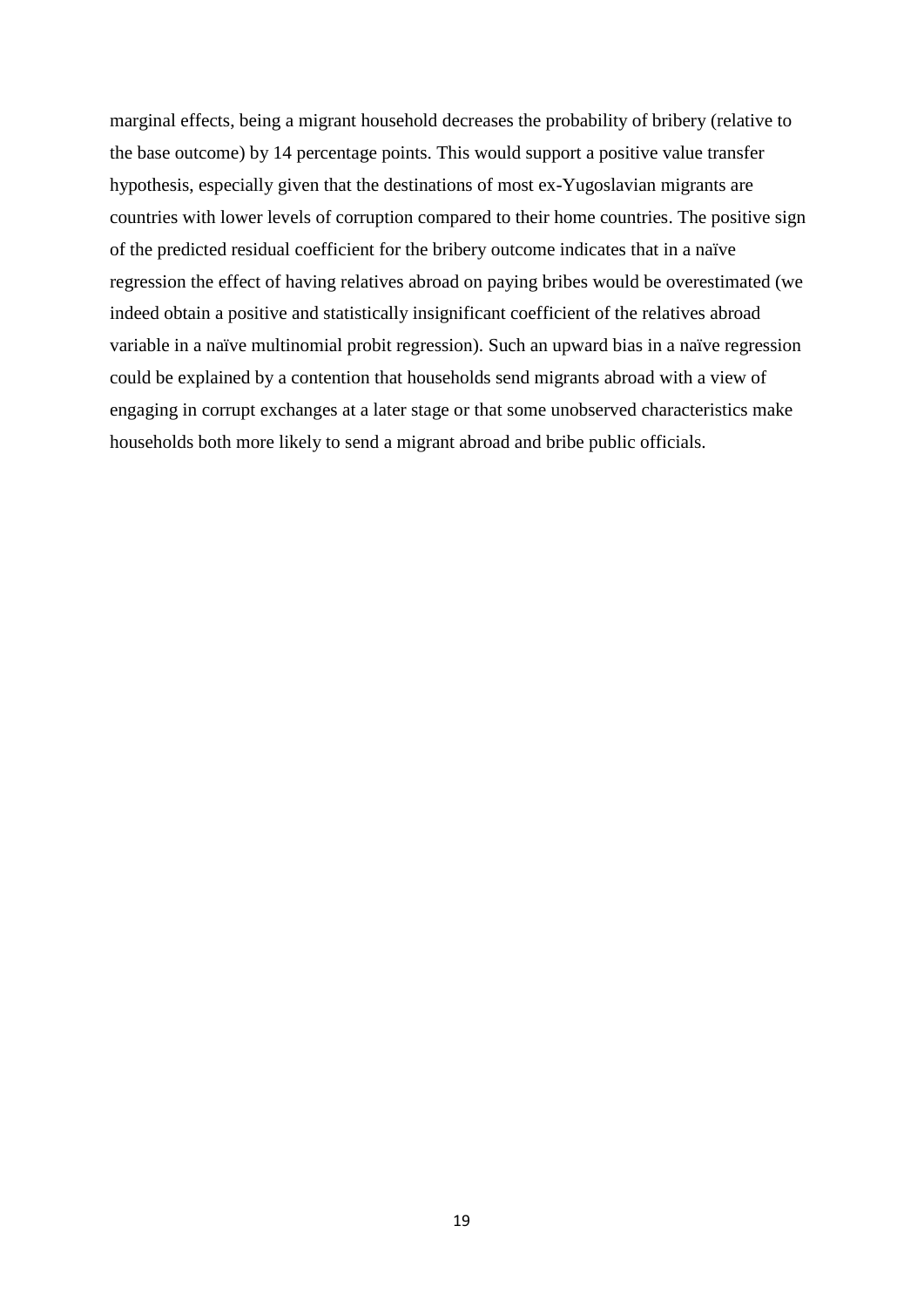|                                                      | Dependent variable              |                       |             |             |                       |
|------------------------------------------------------|---------------------------------|-----------------------|-------------|-------------|-----------------------|
|                                                      |                                 | Faced bribe situation |             |             | Was asked for a bribe |
|                                                      | 2SLS<br>(1 <sup>st</sup> stage) | 2SLS                  | <b>OLS</b>  | 2SLS        | <b>OLS</b>            |
|                                                      | [1]                             | $[2]$                 | $[3]$       | $[4]$       | $[5]$                 |
| Relatives abroad                                     | Dep. Var.                       | $-0.157$              | $0.039***$  | $-0.096$    | $0.039***$            |
|                                                      |                                 | (0.224)               | (0.010)     | (0.157)     | (0.011)               |
| Age                                                  | $-0.000$                        | $-0.001***$           | $-0.001***$ | $-0.001***$ | $-0.001***$           |
| Female                                               | 0.010                           | $-0.009$              | $-0.011$    | $-0.017**$  | $-0.018**$            |
| Education                                            |                                 |                       |             |             |                       |
| Primary                                              | $-0.030**$                      | $-0.027**$            | $-0.021*$   | $-0.011$    | $-0.007$              |
| Secondary                                            | Ref.                            | Ref.                  | Ref.        | Ref.        | Ref.                  |
| Tertiary                                             | $0.026*$                        | 0.020                 | 0.015       | 0.014       | 0.011                 |
| Income                                               |                                 |                       |             |             |                       |
| $1st$ quintile                                       | Ref.                            | Ref.                  | Ref.        | Ref.        | Ref.                  |
| $2^{nd}$<br>quintile                                 | $0.060***$                      | 0.017                 | 0.005       | $-0.005$    | $-0.013$              |
| $\mathfrak{Z}^{rd}$ quintile                         | $0.059***$                      | $-0.010$              | $-0.022$    | $-0.016$    | $-0.024*$             |
| $4^{th}$ quintile                                    | $0.095***$                      | $-0.005$              | $-0.024$    | $-0.018$    | $-0.031**$            |
| $5th$ quintile                                       | $0.129***$                      | 0.006                 | $-0.020$    | $-0.001$    | $-0.019$              |
| Degree of urbanization                               |                                 |                       |             |             |                       |
| Village                                              | Ref.                            | Ref.                  | Ref.        | Ref.        | Ref.                  |
| Small town                                           | $-0.003$                        | $-0.006$              | $-0.006$    | 0.014       | 0.014                 |
| Suburb of a large city                               | $-0.002$                        | 0.007                 | 0.006       | 0.009       | 0.009                 |
| Large city                                           | $-0.024$                        | $-0.018$              | $-0.014$    | 0.014       | 0.017                 |
| Religion                                             |                                 |                       |             |             |                       |
| <b>Orthodox</b>                                      | Ref.                            | Ref.                  | Ref.        | Ref.        | Ref.                  |
| Catholic                                             | 0.016                           | $-0.004$              | $-0.010$    | 0.010       | 0.006                 |
| Muslim                                               | $0.144***$                      | 0.039                 | 0.013       | 0.028       | 0.009                 |
| Other                                                | 0.024                           | 0.037                 | 0.033       | 0.046       | 0.043                 |
| Country fixed effects                                |                                 |                       |             |             |                       |
| Serbia                                               | Ref.                            | Ref.                  | Ref.        | Ref.        | Ref.                  |
| Bosnia and Herz.                                     | 0.002                           | $0.043*$              | 0.041       | 0.002       | 0.000                 |
| Croatia                                              | $-0.040$                        | $-0.036$              | $-0.030$    | $-0.061***$ | $-0.057***$           |
| Macedonia                                            | $0.085**$                       | 0.029                 | 0.006       | $-0.005$    | $-0.021$              |
| Montenegro                                           | $-0.053**$                      | $-0.023$              | $-0.012$    | $-0.029$    | $-0.022$              |
| Kosovo                                               | 0.044                           | $-0.053**$            | $-0.061**$  | $-0.049**$  | $-0.055***$           |
| Year 2011                                            | $-0.013$                        | 0.003                 | 0.006       | $-0.011$    | $-0.009$              |
| Instruments (municipality-level)                     |                                 |                       |             |             |                       |
|                                                      |                                 |                       |             |             |                       |
| Share of migrants in population in 1971              | $0.007*$                        |                       |             |             |                       |
| Share of migrants residing in Australia, 1971        | $0.003***$                      |                       |             |             |                       |
| Cragg-Donald F-test (instrument relevance)           | 13.82***                        |                       |             |             |                       |
| Hansen J statistic p-value (overidentification test) |                                 | 0.72                  |             | 0.75        |                       |
| Regressor endogeneity test                           |                                 | 0.32                  |             | 0.31        |                       |
| <b>Observations</b>                                  | 12,084                          | 12,084                | 12,084      | 12,084      | 12,084                |
| Prob>F                                               | 0.000                           | 0.000                 | 0.000       | 0.000       | 0.000                 |

### *Table 1. The effects of having relatives abroad on corruption experience*

Notes:  $* p < 0.10, ** p < 0.05, *** p < 0.01$ ; standard errors, clustered at the municipality level, in parentheses.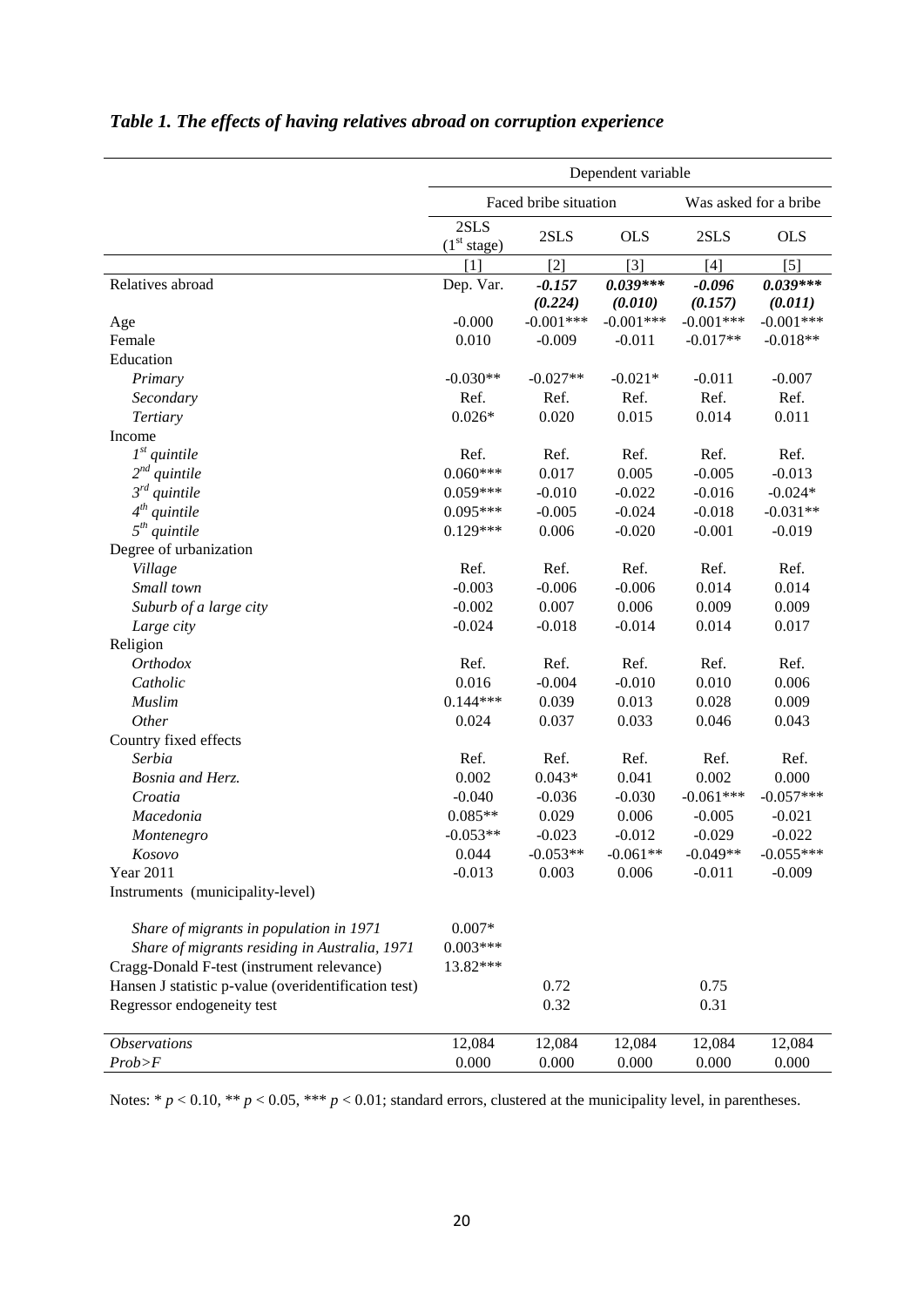|                                 | Did not contact<br>public officials | Contacted public<br>official(s) and paid a<br>bribe |
|---------------------------------|-------------------------------------|-----------------------------------------------------|
|                                 |                                     |                                                     |
| Relatives abroad                | $-2.140$                            | $-2.558*$                                           |
|                                 | (2.202)                             | (1.434)                                             |
| $1st$ stage predicted residuals | 1.819                               | $2.625*$                                            |
|                                 | (0.204)                             | (1.440)                                             |
| Age                             | 0.002                               | $-0.004**$                                          |
| Female                          | $0.085*$                            | 0.005                                               |
| Education                       |                                     |                                                     |
| Primary                         | $-0.033$                            | $-0.142$                                            |
| Secondary                       | Ref.                                | Ref.                                                |
| <b>Tertiary</b>                 | $-0.063$                            | $0.243***$                                          |
| Income                          |                                     |                                                     |
| 1st quintile                    | Ref.                                | Ref.                                                |
| 2nd quintile                    | 0.044                               | 0.068                                               |
| 3rd quintile                    | $-0.061$                            | $-0.067$                                            |
| 4th quintile                    | $-0.071$                            | $-0.018$                                            |
| 5th quintile                    | 0.098                               | 0.063                                               |
| Degree of urbanization          |                                     |                                                     |
| Village                         | Ref.                                | Ref.                                                |
| Small town                      | $-0.368**$                          | 0.011                                               |
| Suburb of a large city          | $-0.467*$                           | $-0.154$                                            |
| Large city                      | $-0.350**$                          | $-0.092$                                            |
| Religion                        |                                     |                                                     |
| <b>Orthodox</b>                 | Ref.                                | Ref.                                                |
| Catholic                        | $-0.121$                            | $-0.170$                                            |
| <b>Muslim</b>                   | 0.495                               | $0.445*$                                            |
| Other                           | 0.105                               | 0.151                                               |
| Country fixed effects           |                                     |                                                     |
| Serbia                          | Ref.                                | Ref.                                                |
| <b>Bosnia and Herzegovina</b>   | $-0.067$                            | 0.398**                                             |
| Croatia                         | 0.142                               | $-0.236$                                            |
| Macedonia                       | $0.926***$                          | $0.447**$                                           |
| Montenegro                      | $0.544**$                           | 0.142                                               |
| Kosovo                          | 0.015                               | 0.033                                               |
| <b>Year 2011</b>                | $-0.073$                            | 0.062                                               |
| Observations                    | 12,084                              |                                                     |
| Chi <sup>2</sup>                | 325.2                               |                                                     |
| Prob > Chi <sup>2</sup>         | 0.000                               |                                                     |

*Table 2. Relatives abroad, contact with public officials and bribery. 2SRI multinomial probit second stage results (base outcome: contacted public official(s) but did not pay a bribe).*

Notes:  $* p < 0.10$ ,  $** p < 0.05$ ,  $** p < 0.01$ ; standard errors, used to calculate the regressors' significance, are clustered at the municipality level.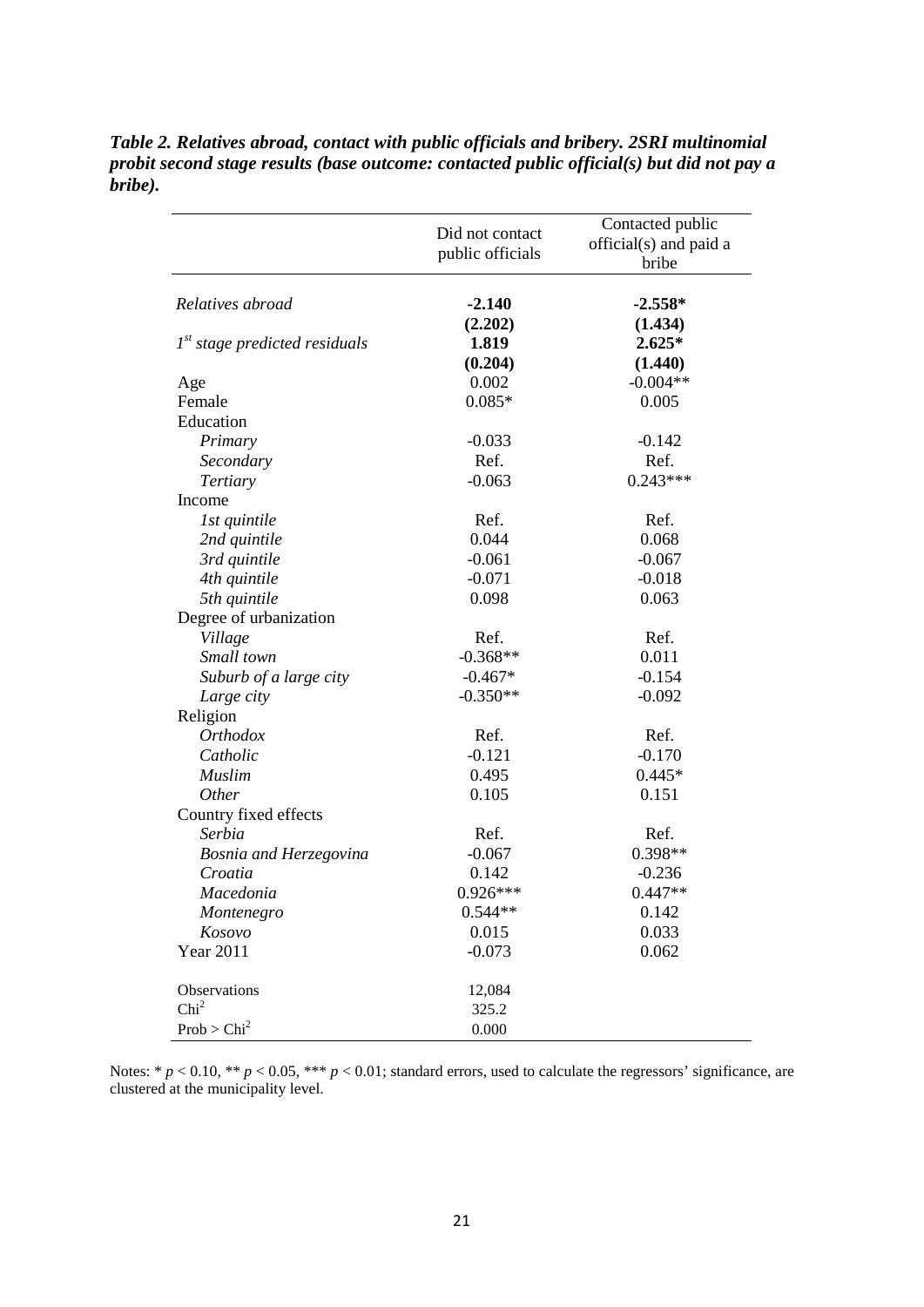Next, we examine the effect that receiving monetary remittances has on corruption experience. Table 3 reports the coefficient of interest, as well as the results of instrument validity and regressor endogeneity tests, for the models explaining encounters with bribe situations and being asked for bribes by public officials. The municipality-level shares of migrants residing in Australia and high-skilled migrants, both as of 1971, are relevant and exogenous instruments for receiving remittances today; they are also individually significant in the first stage regression. However, the regressor endogeneity test again suggests that endogeneity is not present in the two models, meaning that the results of the OLS results are appropriate. The OLS results, reported in columns 3 and 5, show that receiving remittances increases the chances of facing bribe situations and being asked for a bribe by public officials. The size of the effects is 6.3 and 4.6 percentage points<sup>[9](#page-19-0)</sup> respectively, which is slightly higher than the corresponding effects of the relatives abroad variable (Table 1). This lends initial support to a higher importance of monetary remittances, relative to migrant networks in general, in explaining encounters with bribing situations; more insight on this question will be provided when we will comment on the results of a joint inclusion of networks remittances in the same model.

Continuing with the effects of remittances, table 4 reports the results of the 2SRI multinomial probit estimation, which distinguishes between contact with public officials and the actual payment of bribes. With the same instruments as in the previous two estimation, the Cragg-Donald test of excluded instruments is satisfied  $(F = 13.75)$ . The instrument exogeneity test is also passed, with the coefficient of the instrument included in the second-stage endogeneitycorrected equation being statistically insignificant (Prob  $>$  chi<sup>2</sup> = 0.20). The statistically insignificant coefficient of predicted residuals indicates that the model does not suffer from endogeneity. Therefore, we resort to multinomial probit estimation which does not correct for endogeneity (lower panel of Table 4). The results indicate that, relative to the base outcome (contacting public officials without paying bribes), receiving remittances decreases the probability of not contacting public officials but does not affects the probability of actual bribery.

<sup>&</sup>lt;sup>9</sup> These are the marginal effects of a binary probit estimation, which, again, are very close to the results of the linear probability model.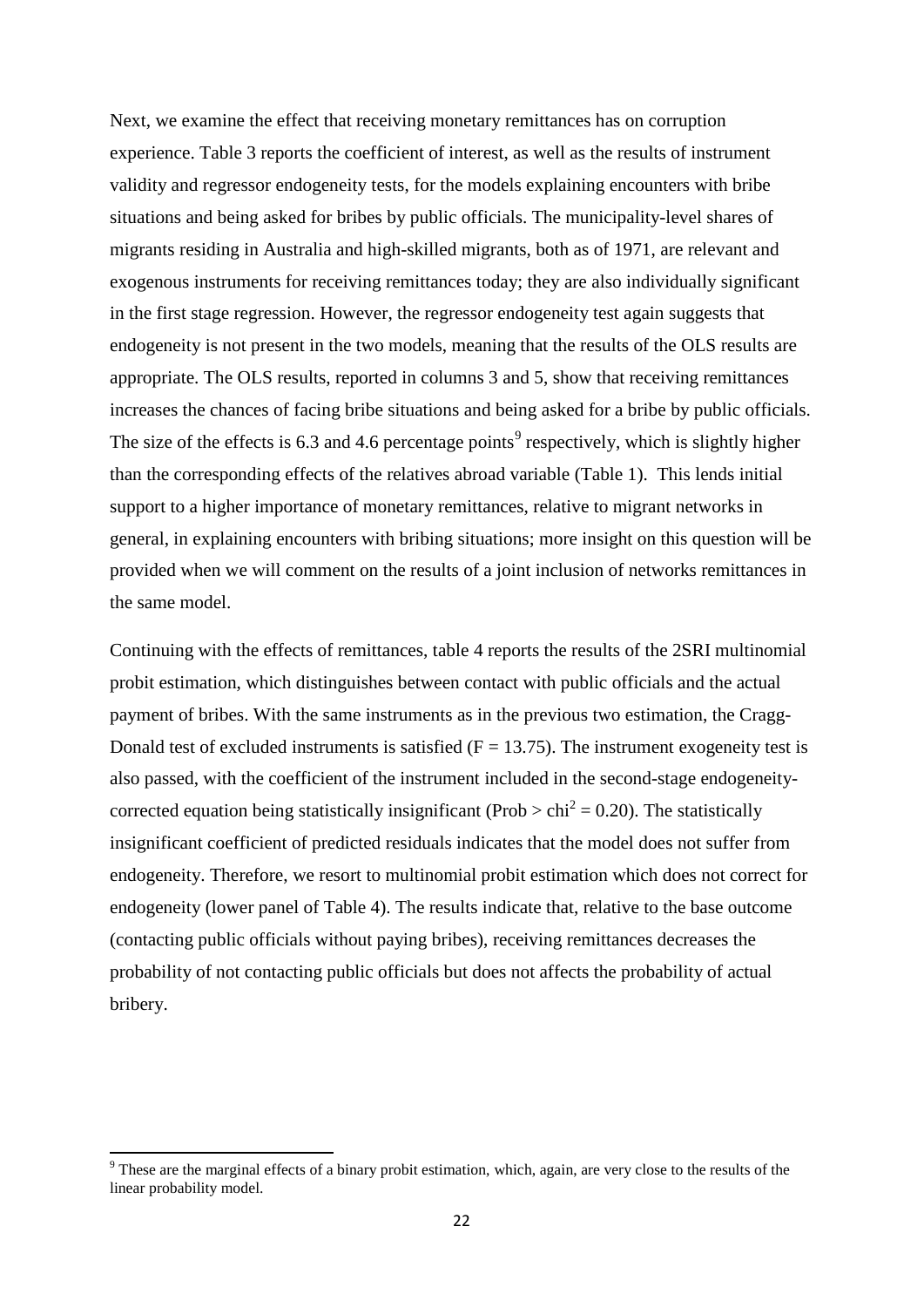|                                                                                                                                                                       | Dependent variable                       |                       |                       |                     |                       |
|-----------------------------------------------------------------------------------------------------------------------------------------------------------------------|------------------------------------------|-----------------------|-----------------------|---------------------|-----------------------|
|                                                                                                                                                                       |                                          | Faced bribe situation |                       |                     | Was asked for a bribe |
|                                                                                                                                                                       | 2SLS<br>(1st stage)                      | 2SLS                  | <b>OLS</b>            | 2SLS                | <b>OLS</b>            |
|                                                                                                                                                                       | $\lceil 1 \rceil$                        | $[2]$                 | $[3]$                 | [4]                 | $[5]$                 |
| Receives remittances                                                                                                                                                  | Dep. var.                                | 0.072<br>(0.323)      | $0.063***$<br>(0.015) | $-0.088$<br>(0.231) | $0.047***$<br>(0.013) |
| Instruments (municipality-level)<br>Share of migrants residing in Australia, 1971<br>Share of educated migrants in 1971<br>Cragg-Donald F-test (instrument relevance) | $0.002***$<br>$-0.001$ ***<br>$13.75***$ |                       |                       |                     |                       |
| Hansen J statistic p-value (overidentification test)<br>Regressor endogeneity test                                                                                    |                                          | 0.51<br>0.79          |                       | 0.88<br>0.44        |                       |
| <i><b>Observations</b></i>                                                                                                                                            | 12084                                    | 12084                 | 12084                 | 12084               | 12084                 |
| Prob > F                                                                                                                                                              | 0.000                                    | 0.000                 | 0.000                 | 0.000               | 0.000                 |

#### *Table 3. The effects of receiving remittances on corruption experience.*

Notes:  $* p < 0.10$ ,  $** p < 0.05$ ,  $** p < 0.01$ ; standard errors, clustered at the municipality level, in parentheses. The same control variables as in Table 1 are included in all regressions.

| Table 4. Receiving remittances, contact with public officials and bribery; 2SRI and naïve |  |  |  |
|-------------------------------------------------------------------------------------------|--|--|--|
| multinomial probit results.                                                               |  |  |  |

|                          | Did not contact<br>public officials | Contacted public<br>official(s), but<br>did not pay a bribe | Contacted public<br>official(s) and<br>paid a bribe |
|--------------------------|-------------------------------------|-------------------------------------------------------------|-----------------------------------------------------|
| 2SRI                     |                                     |                                                             |                                                     |
| Receives remittances     | $-4.708*$                           | Base outcome                                                | $-1.325$                                            |
|                          | (2.824)                             |                                                             | (2.857)                                             |
| $1st$ stage residuals    | 4.496                               | Base outcome                                                | 1.431                                               |
|                          | (2.837)                             |                                                             | (2.856)                                             |
| Naïve multinomial probit |                                     |                                                             |                                                     |
| Receives remittances     | $-0.231**$                          | Base outcome                                                | 0.100                                               |
|                          | (0.108)                             |                                                             | (0.092)                                             |
|                          |                                     |                                                             |                                                     |

Notes:  $* p < 0.10$ ,  $** p < 0.05$ ,  $** p < 0.01$ ; standard errors, clustered at the municipality level, in parentheses. The same variables as in Table 1 are included in all regressions.

So far, variables capturing relatives abroad and receiving monetary remittances have been included in our models separately. Table 5 reports the results of *faced bribe situation* and *was asked for bribe* models which include the two regressors of interest in the same specification. The three instruments are jointly used to predict the potentially endogenous regressors. They pass the instrument relevance (although the F-value for remittances is just under 10) and endogeneity tests, but, as before, the hypothesis that the regressors are endogeneous is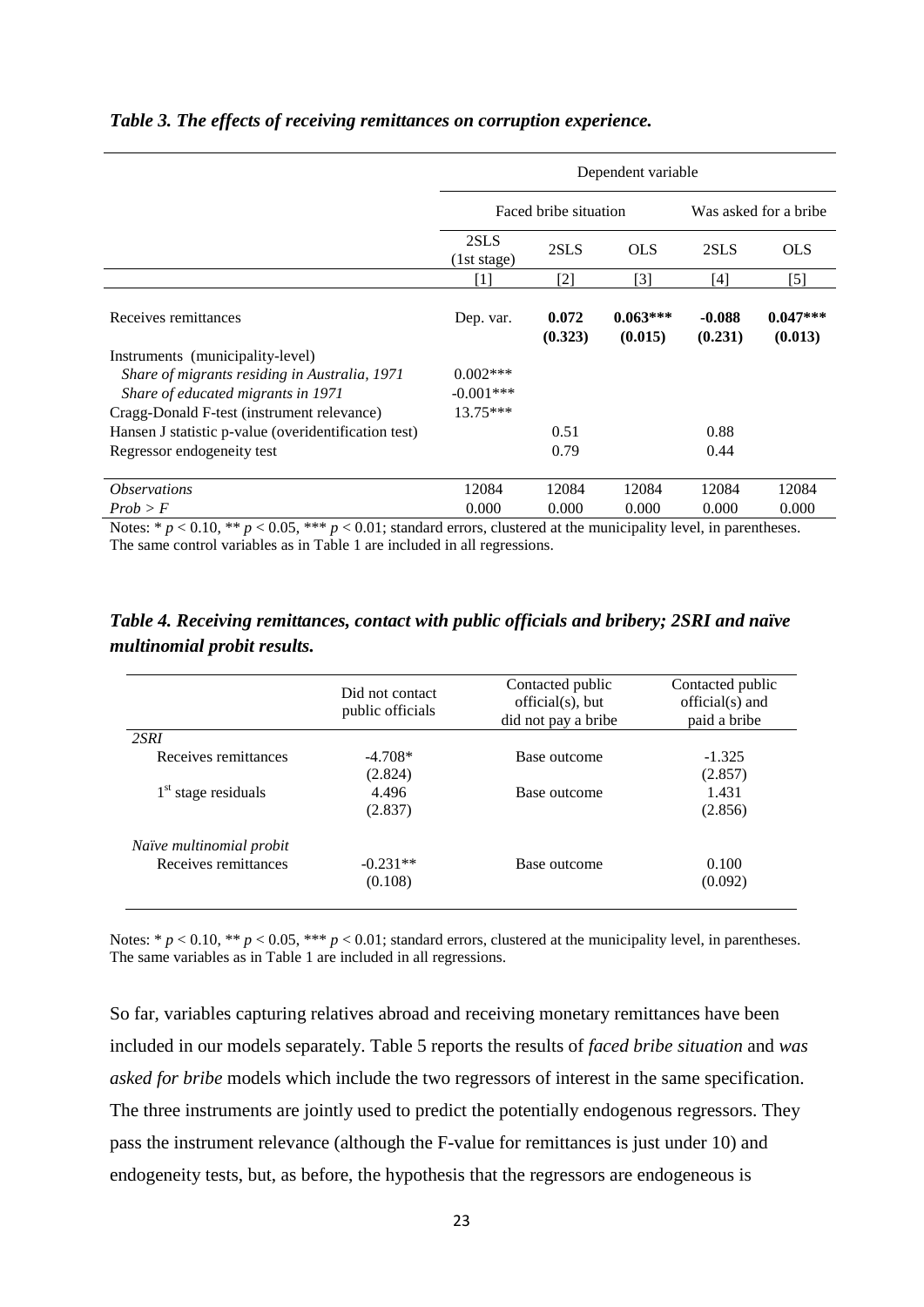rejected. Therefore, we use the results of the corresponding linear probability model, reported in columns 2 and 4 of Table 5. The results suggest that having relatives abroad and receiving remittances independently of each other increase the likelihood of both facing bribe situations and being asked for a bribe. As receiving remittances is largely a subsample of having relatives abroad, our results indicate that receiving migrant money leads to a higher probability of being involved in bribe situations and being asked for a bribe – relative to the case where households have relatives abroad but do not receive remittances. The marginal effects, based on corresponding binary probit models, are equal to 2.6 to 2.9 percentage points for the relatives abroad variable and further 4.4 and 2.6 percentage points for the remittances variable (for facing bribe situations and being asked for a bribe, respectively).

|                                                      | Faced bribe situation |                                                                                                                                                                                                               |          | Was asked for a bribe |  |
|------------------------------------------------------|-----------------------|---------------------------------------------------------------------------------------------------------------------------------------------------------------------------------------------------------------|----------|-----------------------|--|
|                                                      | 2SLS                  | <b>OLS</b>                                                                                                                                                                                                    | 2SLS     | <b>OLS</b>            |  |
|                                                      | $[1]$                 | $[2] % \includegraphics[width=0.9\columnwidth]{figures/fig_10.pdf} \caption{The 3D (black) model for the estimators in the left and right. The left and right is the same as in the right.} \label{fig:2}} %$ | $[3]$    | $[4]$                 |  |
|                                                      |                       |                                                                                                                                                                                                               |          |                       |  |
| Relatives abroad                                     | $-0.508$              | $0.026**$                                                                                                                                                                                                     | $-0.156$ | $0.031***$            |  |
|                                                      | (0.437)               | (0.011)                                                                                                                                                                                                       | (0.315)  | (0.011)               |  |
| Receives remittances                                 | 0.773                 | $0.048***$                                                                                                                                                                                                    | 0.129    | $0.028**$             |  |
|                                                      | (0.703)               | (0.015)                                                                                                                                                                                                       | (0.498)  | (0.013)               |  |
| Cragg-Donald F-test (instrument relevance) for:      |                       |                                                                                                                                                                                                               |          |                       |  |
| Relatives abroad                                     | $10.26***$            |                                                                                                                                                                                                               |          |                       |  |
| <i>Remittances</i>                                   | $9.24***$             |                                                                                                                                                                                                               |          |                       |  |
| Hansen J statistic p-value (overidentification test) | 0.77                  |                                                                                                                                                                                                               | 0.76     |                       |  |
| Regressor endogeneity test (p-value)                 | 0.40                  |                                                                                                                                                                                                               | 0.56     |                       |  |
|                                                      |                       |                                                                                                                                                                                                               |          |                       |  |
| $\boldsymbol{N}$                                     | 12084                 | 12084                                                                                                                                                                                                         | 12084    | 12084                 |  |
| Prob > F                                             | 0.000                 | 0.000                                                                                                                                                                                                         | 0.000    | 0.000                 |  |

*Table 5. The effects of having relatives abroad and receiving remittances on corruption experience.* 

Notes:  $* p < 0.10$ ,  $** p < 0.05$ ,  $** p < 0.01$ ; standard errors, clustered at the municipality level, in parentheses. The same control variables as in Table 1 are included in all regressions. Instruments: *share of migrants in municipality population in 1971, municipality* s*hare of migrants residing in Australia in 1971, municipality share of educated migrants in 1971*

It is, unfortunately, not possible to include two potentially endogeneous regressors in a 2SRI estimation. However, we can gauge the effect of the remittances versus the relatives-abroadno-remittances variables by comparing the coefficients of the two variables when they are included into our models separately. Earlier we demonstrated that having relatives abroad (regardless of whether they send remittances back home or not) reduces the likelihood of bribing public officials (Table 2), while receiving remittances has no significant impact on the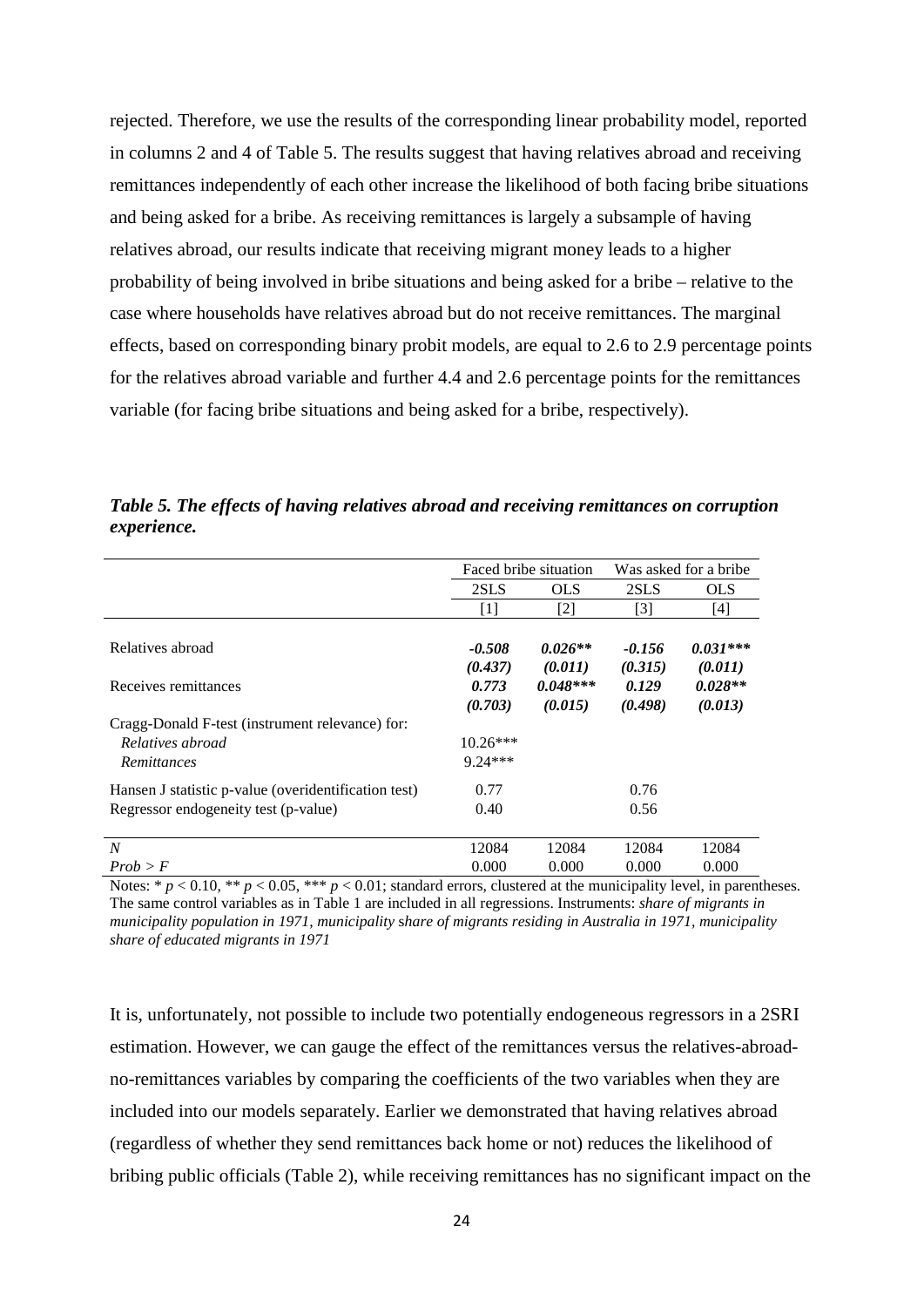likelihood of bribery (Table 4). As remittance-receiving households are a subset of households with migrant connections, these two findings indicate that both a positive value effect and a negative monetary effect are at work. One the one hand, migrants transmit to their family members back home norms and practices that are consistent with lower levels of bribery; this result corroborates the country-level evidence that migration leads to better country-level control of corruption (Beine and Sekkat, 2013) and aligns with the wider literature on the positive institutional remittances/ diaspora externalities. However, if a household also receives remittances, the positive value effect vanishes, possibly because remittance-receiving households are particularly attractive extortion targets for corruptionprone public officials or because remittance receivers are more willing and able to bribe public officials. Such negative household-level effect of remittances on corruption is consistent with the recent evidence that remittances have a negative effect on corruption at the country level (Abdih et al., 2012; Berdiev et al., 2013).

#### **Conclusion**

This paper has explored effects of migration and remittances on corruption experience of migrants' family members left behind. The analysis is based on the Gallup Balkan Monitor survey, implemented in the six successor states of the former Yugoslavia in 2010 and 2011. Instrumenting current migration with historical (1971) municipality-level migration-related variables, we find that migrant households, and especially those receiving monetary remittances, are more likely to face bribe situations and be asked for bribes by public officials. While this result does not necessarily imply that migrant households are more likely to pay bribes – one can face a bribe situation and be asked for a bribe by a public official without eventually paying a bribe – it does suggest that households with migrant connections are more likely to be targeted for extortion by corruption-prone public officials.

Considering the probability of actual reported bribery, we find that households having relatives abroad (irrespective of whether they send monetary remittances or not) are 14 percentage points less likely to bribe public officials than households without migrant connections. Given that the majority of migrants from the ex-Yugoslavian region reside in countries with relatively low levels of corruption, this suggests that migrants transfer good practice from destination to origin country and corroborates the general findings in the literature that emigration leads to better social, political and institutional outcomes in the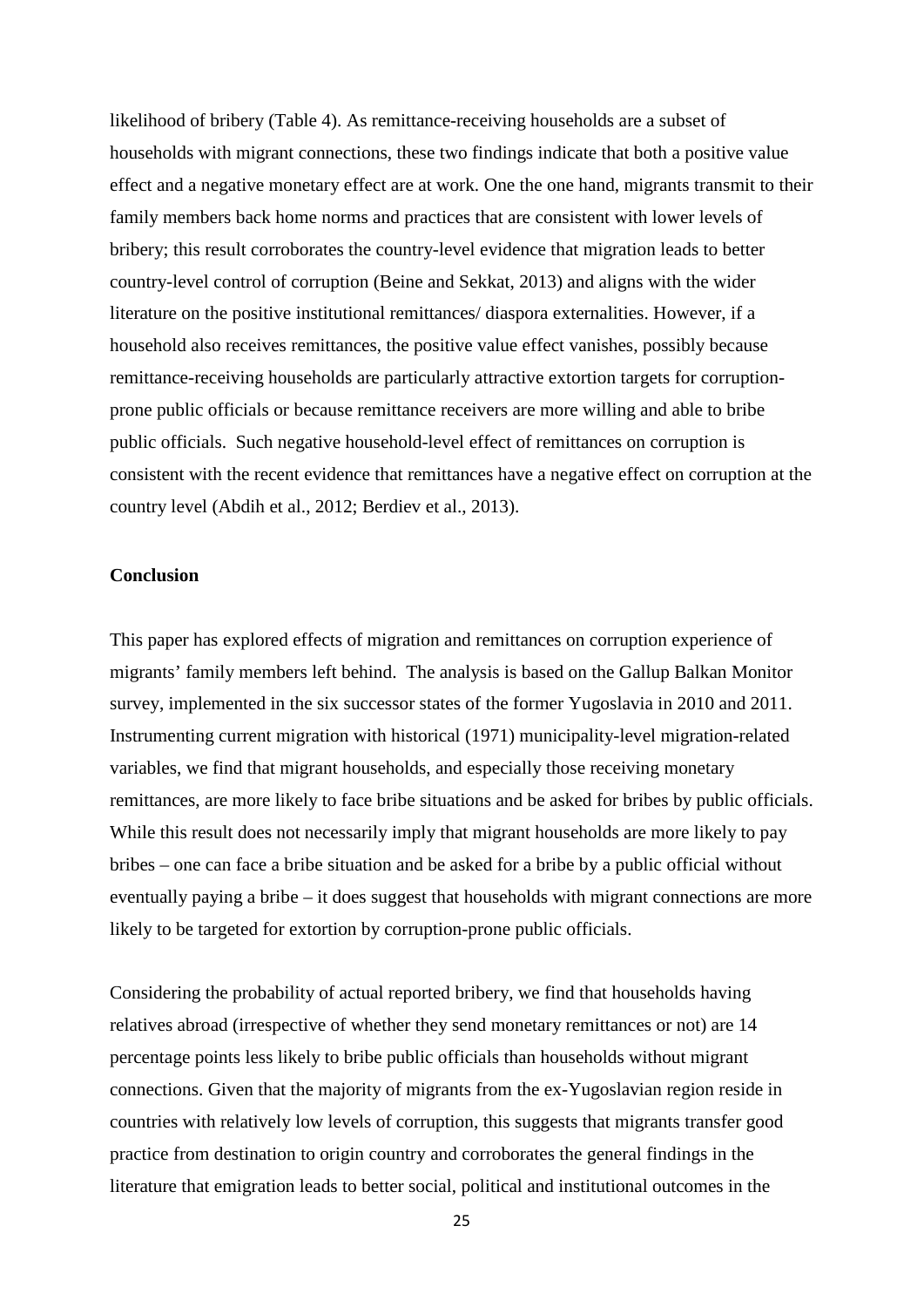countries of origin. Receiving monetary remittances, however, does not have a significant effect on the probability of actual bribery. This could suggest that the adverse monetary effect of remittances offsets the positive transfer-of-norms effect.

The findings of this paper are policy relevant in that they identify a group of people (households with migrant connections) that are particularly exposed to bribe solicitations and toward whom corruption prevention policies could be directed. Likewise exchanges between public officials and individuals with migrant connections could be monitored. The paper's finding that households with migrant connections that receive monetary remittances are particularly prone to actually pay bribes is difficult to address from the policy point of view. Here a desire toward monitoring and pre-emptive action collides with privacy considerations. Realizing that in the Western Balkans incoming remittances amount to a substantial share of GDP renders additional complexity to thematic and incidence of the linkage between migration, corruption and diaspora externalities.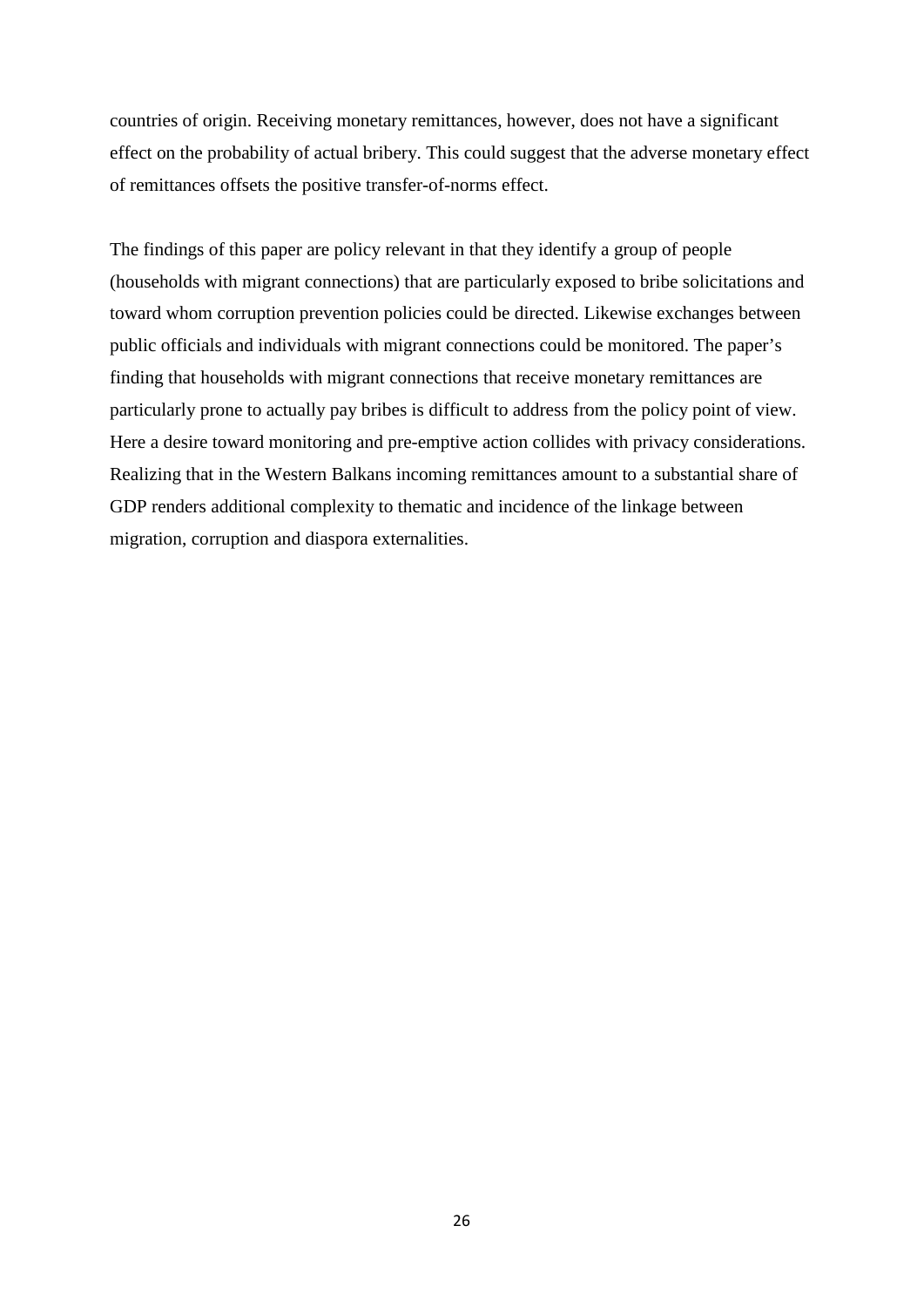#### **References**

- Abdih, Y., Chami, R., Dagher, J. and Montiel, P. (2012) Remittances and Institutions: Are Remittances a Curse? *World Development* 40(4): 657-666.
- Batista, A., and Vicente, P. (2011) Do Migrants Improve Governance at Home? Evidence from a Voting Experiment. *World Bank Economic Review* 25(1): 77-104.
- Baucic I. (1973a) Yugoslavia as a country of emigration. In *Migrations méditerranéennes,* Paris: CIHEAM, p. 56-66.
- Baucic I. (1973b) *Radnici u inozemstvu prema popisu stanovnis*̌*tva Jugoslavije 1971 (Yugoslav workers abroad according to the 1971 Yugoslav census).* Zagreb : Institut za geofrafiju Sveučilišta, Odjel za migracije
- Baum, C.F., Schaffer, M.E., Stillman, S. (2007) Enhanced routines for instrumental variables/GMM estimation and testing. *Stata Journal* 7(4): 465–506.
- Beine, M., Docquier, F. and Schiff, M. (2013) International Migration, Transfer of Norms, and Home Country Fertility. *Canadian Journal of Economics* 46(4): 1406-1430
- Beine, M., and Sekkat, K. (2013) Skilled migration and the transfer of institutional norms. *IZA Journal of Migration* 2:9
- Berdiev, A.N., Kim, Y. and Chang, C.P. (2013). Remittances and Corruption. *Economics Letters*  118(1): 182–185.
- Bertoli, S., Marchetta, F. (2013) Bringing it all Back Home: Return Migration and Fertility Choices. *World Development* (forthcoming)
- Bollard, A., McKenzie, D., Morten, M. and Rapoport, H. (2011) Remittances and the Brain Drain Revisited: The Microdata Show That More Educated Migrants Remit More. *World Bank Economic Review* 25 (1): 132-156.
- Bollen, K.A., Guilkey, D.K. and Mroz, T.A. (1995) Binary outcomes and endogenous explanatory variables: tests and solutions with an application to the demand for contraceptive use in Tunisia. *Demography* 32: 111–131.
- Burgess, K. (2012) Migrants, Remittances and Politics: Loyalty and Voice after Exit. *Fletcher Forum of World Affairs* 36 (1): 43-55
- Brunnbauer, U. (2009) Labour Emigration from the Yugoslav Region from the late 19th Century until the End of Socialism: Continuities and Changes. In Brunnbauer, U. (ed.): *Transnational Societies, Transterritorial Politics. Migrations in the (Post- )Yugoslav Region, 19th–21st Century*. Munich: R. Oldenbourg Verlag.
- Careja, R. and Emmenegger, P. (2012) Making Democratic Citizens: The Effects of Migration Experience on Political Attitudes in Central and Eastern Europe. *Comparative Political Studies* 45: 875-902.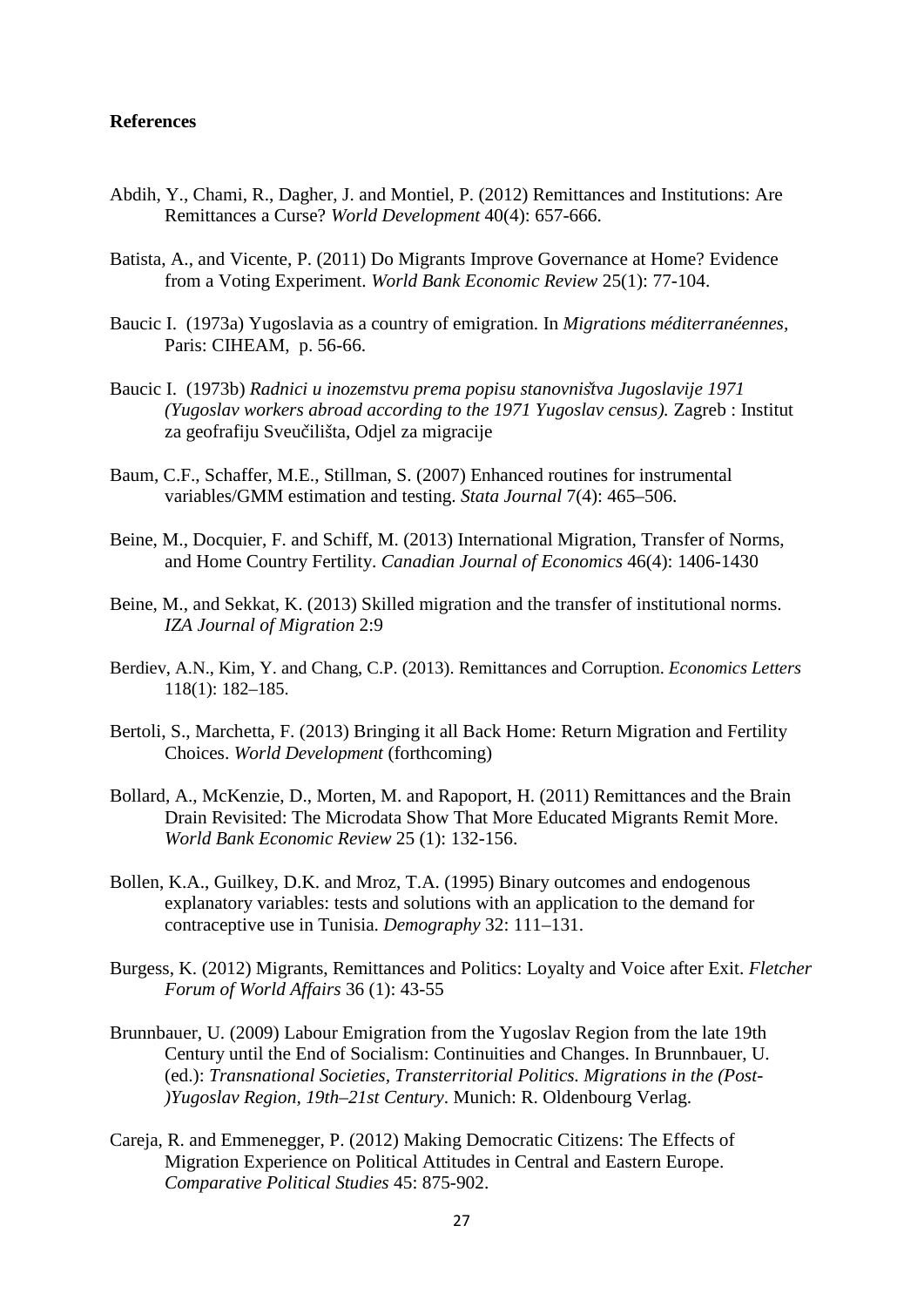- Chauvet, L. and Mercier, M. (2014) Do return migrants transfer political norms to their origin country? Evidence from Mali. *Journal of Comparative Economics*, in press.
- Docquier, F., E. Lodigiani, H. Rapoport and M. Schiff (2011). Emigration and Democracy. *IZA Working Paper No. 5496.*
- Faini, R. (2007) Remittances and the Brain Drain: Do More Skilled Migrants Remit More? *World Bank Economic Review* 21 (2): 177-191.
- Gallup (2010) "Gallup Balkan Monitor: Insights and Perceptions" Summary of findings. Available at [http://www.balkan-monitor.eu/files/BalkanMonitor-2010\\_Summary\\_of\\_Findings.pdf](https://owa.uwe.ac.uk/OWA/redir.aspx?C=1349ce7701744143b3bc6c969e78367f&URL=http%3a%2f%2fwww.balkan-monitor.eu%2ffiles%2fBalkanMonitor-2010_Summary_of_Findings.pdf)
- Goeke, P. (2009) From Ubiquitous to Specific Networks. Social Change and the Relevance of Networks in Migrant Families. In Brunnbauer, U. (ed.): *Transnational Societies, Transterritorial Politics. Migrations in the (Post-)Yugoslav Region, 19th–21st Century*. Munich: R. Oldenbourg Verlag.
- Hildebrandt, N. and McKenzie, D. (2005) The effects of migration on child health in Mexico. *Economia* 6(1):257–289
- Hirschman, A. (1970) *Exit, Voice, Loyalty Responses to Decline in Firms, Organizations, and States. Cambridge*. MA:Harvard University Press.
- Hladnik, M. (2009) From a Dollar Bill in an Envelope to a Petition to the White House: The Significance of Slovenian Migrants for Those Back Home. In Brunnbauer, U. (ed.): *Transnational Societies, Transterritorial Politics. Migrations in the (Post-)Yugoslav Region, 19th–21st Century*. Munich: R. Oldenbourg Verlag.
- Hoffmann, B. (2010) Bringing Hirschman Back In: "Exit", "Voice", and "Loyalty" in the Politics of Transnational Migration. *The Latin Americanist*, 54(2): 57-73.
- Ivlevs, A. and King, R.M. (2012) Does more schooling make you run for the border? Evidence from post-independence Kosovo. *Journal of Development Studies* 48(8):1108–1120
- Levitt, P. (1998) Social Remittances: Migration Driven Local-Level Forms of Cultural Diffusion. *International Migration Review* 32 (4): 926-948.
- Levitt, P. (2001) *The Transnational Villagers.* University of California Press.
- Li, X. and McHale, J. (2009) Does brain drain lead to institutional gain? A cross-country empirical investigation, Mimeo, Queen's University.
- Lodigiani, E., and Salomone, S. (2012) "Migration-induced Transfers of Norms. The case of Female Political Empowerment", IRES DP, 2012-1
- Omar Mahmoud, T., Rapoport, H., Steinmayr, A. and Trebesch, C. (2013) The Effect of Labor Migration on the Diffusion of Democracy: Evidence from a Former Soviet Republic. CReAM Discussion Paper Series 1320.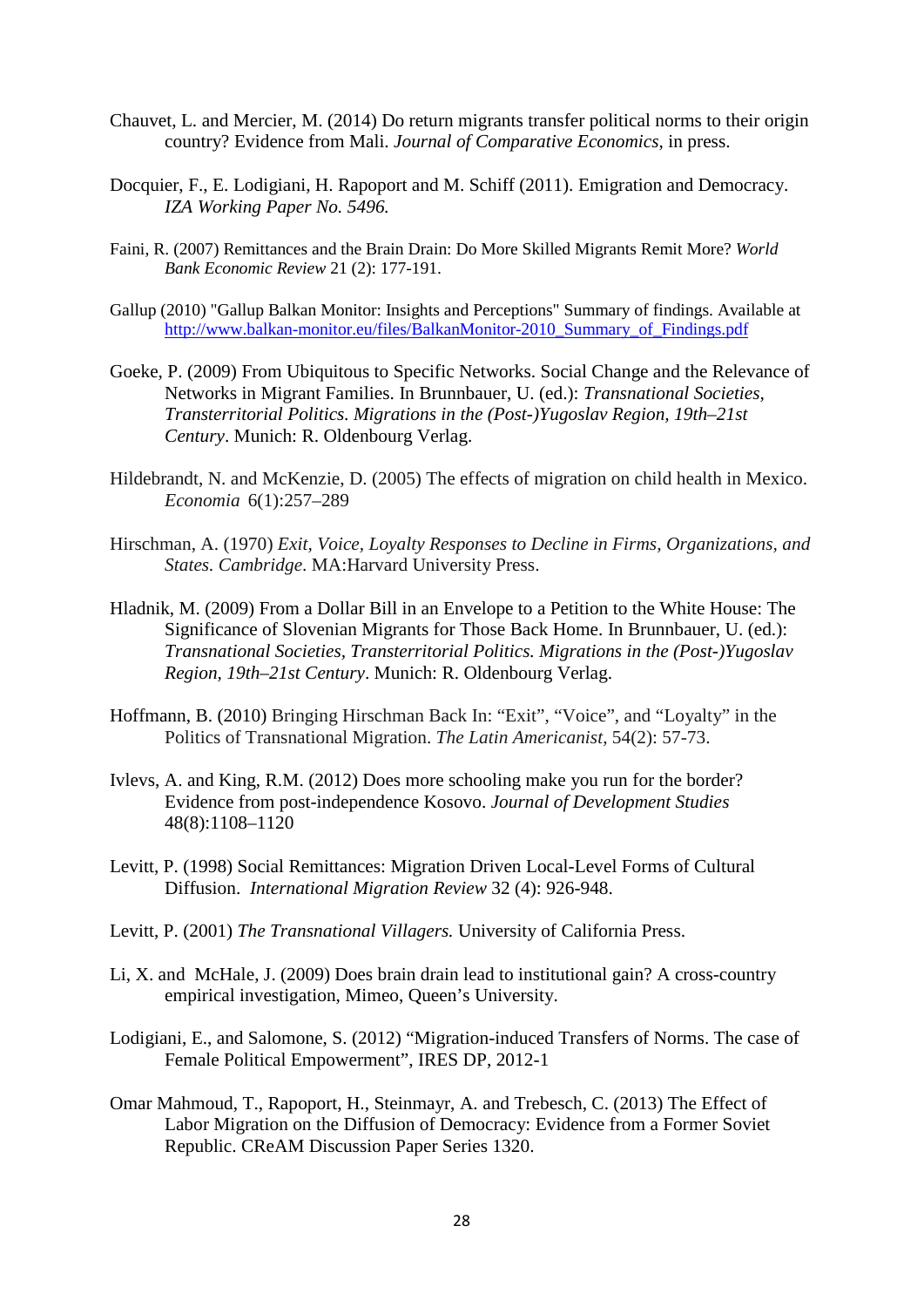- McKenzie, D. and Rapoport, H. (2007) Network effects and the dynamics of migration and inequality: theory and evidence from Mexico, *Journal of Development Economics* 84(1):1–24
- McKenzie, D. and Rapoport, H. (2010) Self-selection patterns in Mexico–US migration: the role of migration networks. Review of Economics and Statistics 92 (4): 811-821
- McKenzie, D. and Rapoport, H. (2011) Can migration reduce educational attainment? : Evidence from Mexico, *Journal of Population Economics* 24:1331–1358
- Miletic, A. (2009) (Extra-)Institutional Practices, Restrictions and Corruption. Emigration Policy in the Kingdom of Serbs, Croats, and Slovenes (1918–1928). In Brunnbauer, U. (ed.): *Transnational Societies, Transterritorial Politics. Migrations in the (Post- )Yugoslav Region, 19th–21st Century*. Munich: R. Oldenbourg Verlag.
- Niimi. Y., Ozden. C. and Schiff, M. (2010) Remittances and the Brain Drain: Skilled Migrants Do Remit Less. *Annals of Economics and Statistics / Annales d'Économie et de Statistique* 97/98: 123-141.
- Noviscak, K. (2009) The Recruiting and Sending of Yugoslav 'Gastarbeiter' to Germany: Between Socialist Demands and Economic Needs. In Brunnbauer, U. (ed.): *Transnational Societies, Transterritorial Politics. Migrations in the (Post-)Yugoslav Region, 19th–21st Century*. Munich: R. Oldenbourg Verlag.
- Pérez-Armendáriz, C., and D. Crow (2010). Do Migrants Remit Democracy? International Migration, Political Beliefs, and Behavior in Mexico. *Comparative Political Studies* 43(1): 119-148.
- Pfutze. T. (2012) Does migration promote democratization? Evidence from the Mexican transition. *Journal of Comparative Economics* 40 (2): 159–175.
- Phillips, D.L.(2012) *Liberating Kosovo: Coercive Diplomacy and U.S. Intervention.*  Cambridge: MIT Press, 256 pp.
- Pichler, R. (2009) Migration, Architecture and the Imagination of Home(land). An Albanian-Macedonian Case Study. In Brunnbauer, U. (ed.): *Transnational Societies, Transterritorial Politics. Migrations in the (Post-)Yugoslav Region, 19th–21st Century*. Munich: R. Oldenbourg Verlag.
- Ragazzi, F. (2009) The Croatian 'Diaspora Politics' of the 1990s: Nationalism Unbound? In Brunnbauer, U. (ed.): *Transnational Societies, Transterritorial Politics. Migrations in the (Post-)Yugoslav Region, 19th–21st Century*. Munich: R. Oldenbourg Verlag.
- Shian, Y., and Barth, A. (2003) Diasporas and International Relations Theory, International Organization 57(3 ): 449-479
- Terza, J.V., Basu, A., Rathouz, P.J. (2008) Two-stage residual inclusion estimation: addressing endogeneity in health econometric modeling. *Journal of Health Economics* 27(3): 531–543.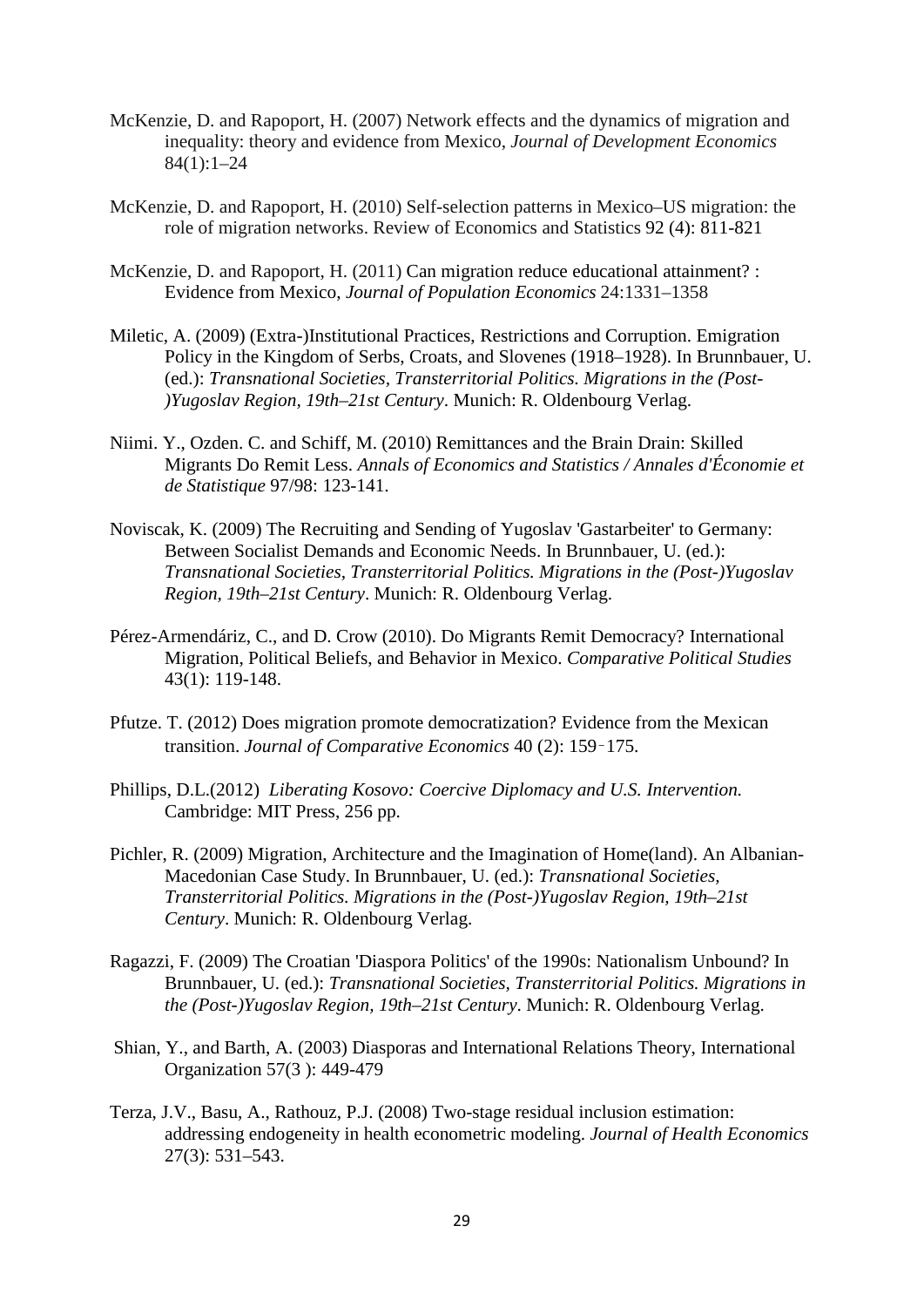- Tyburski, M.D., 2012. The resource curse reversed? Remittances and corruption in Mexico. *International Studies Quarterly* 56, 339–350.
- Spilimbergo, A. (2009). Democracy and Foreign Education. *American Economic Review* 99(1): 528-543.
- Transparency International (2011) Corruption Perception Index.
- UNODC United Nations Office on Drugs and Crime (2011) *Corruption in the Western Balkans: Bribery as Experienced by the Population*, UNODC, Vienna.
- Woodruff, C. and Zenteno, R.M. (2007) Remittances and micro-enterprises in Mexico. *Journal of Development Economics* 82(2): 509–528
- World Bank, *World Development Indicators 2012*, The World Bank, Washington, DC.
- Yang, D. (2011) Migrant remittances. *Journal of Economic Perspectives* 25(3): 129-151
- Zimmerman, W. (1987) Open Borders, Nonalignment, and the Political Evolution of Yugoslavia. Princeton: Princeton University Press.